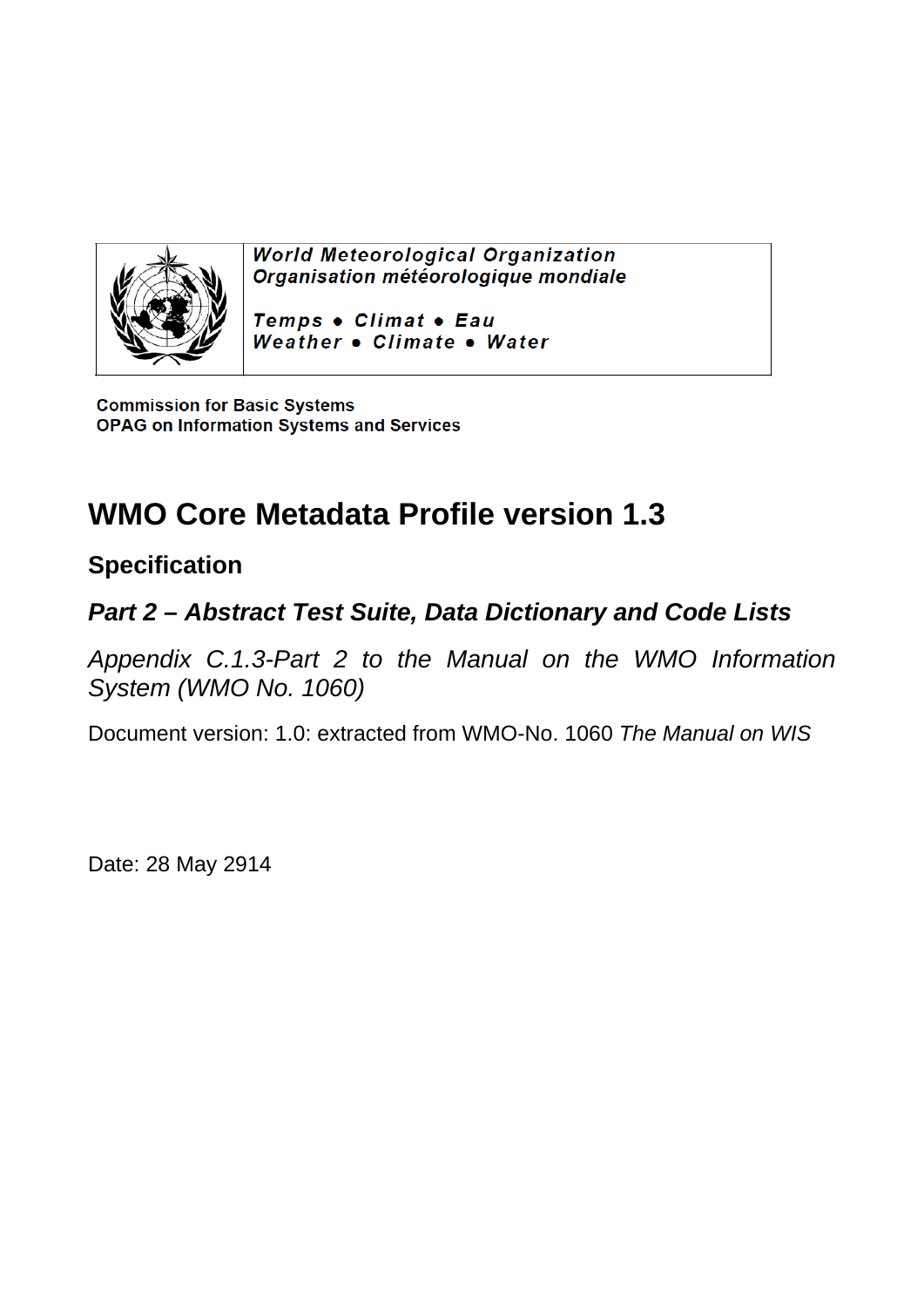#### 12**. WMO CORE METADATA PROFILE UML MODEL**

Metadata records compliant with the WMO Core Metadata Profile shall contain as a minimum the information defined in Figure 1. These are the "mandatory" elements of the record.

The WMO Core Metadata Profile specification defines a further set of elements that shall be included in a WIS discovery metadata record under certain conditions. These are illustrated in Figure 2.

Details of the UML classes and attributes are provided in Part 2, 3.

Note: For reference, the normative UML model for ISO 19115:2003/Cor. 1:2006 is published by ISO/TC 211 at: [http://www.isotc211.org/hmmg/HTML/index.htm.](http://www.isotc211.org/hmmg/HTML/index.htm)



**Figure 1. Mandatory contents of a WIS discovery metadata record**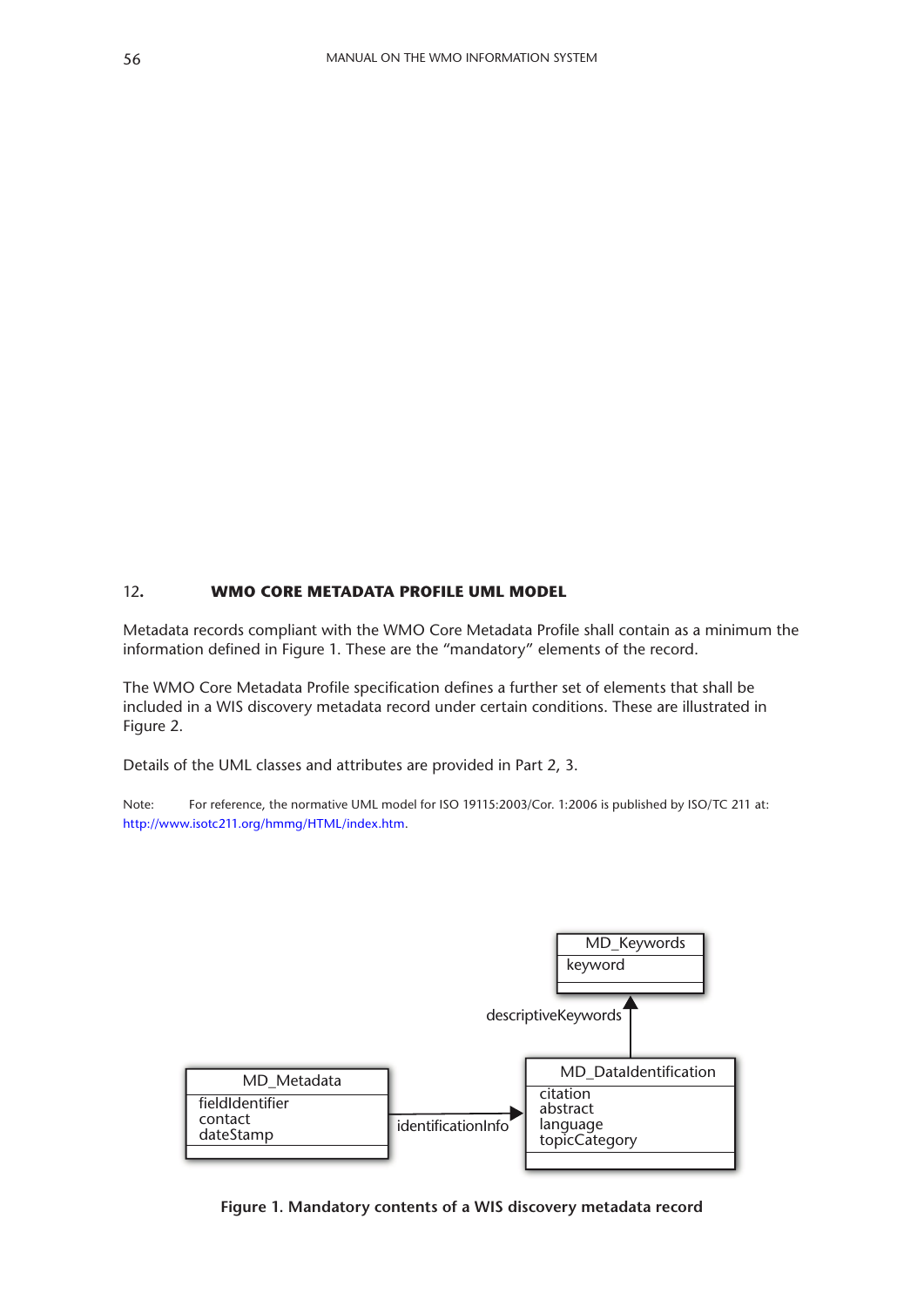

**Figure 2. Full specification of the WMO Core Metadata Profile, including both optional and mandatory items**

### **PART 2. WMO CORE METADATA PROFILE VERSION 1.3 SPECIFICATION: ABSTRACT TEST SUITE, DATA DICTIONARY AND CODE LISTS**

#### 1. **SCOPE**

The specification defines the content, structure and encoding of discovery metadata published within the WIS DAR catalogue.

The metadata standard defined herein is an informal category-1 profile<sup>4</sup> of the International Standard ISO 19115:2003 'Geographic information – Metadata'. This metadata standard shall be referred to as the WMO Core Metadata Profile.

WIS discovery metadata records shall be encoded in XML as defined by ISO/TS 19139:2007.

Part 1 of this specification defines the conformance requirements for the WMO Core Metadata Profile. Part 2 defines the abstract test suite, data dictionary and code lists. Unless otherwise stated, references to Part 1 and Part 2 are to the relevant parts of this specification.

<sup>4</sup> A category-1 profile places additional restrictions on the use of an International Standard to meet the more specific requirements of a given community. Profiles of International Standards may be formally registered. The WMO profile of ISO 19115 has not been registered and thus remains an "informal" profile.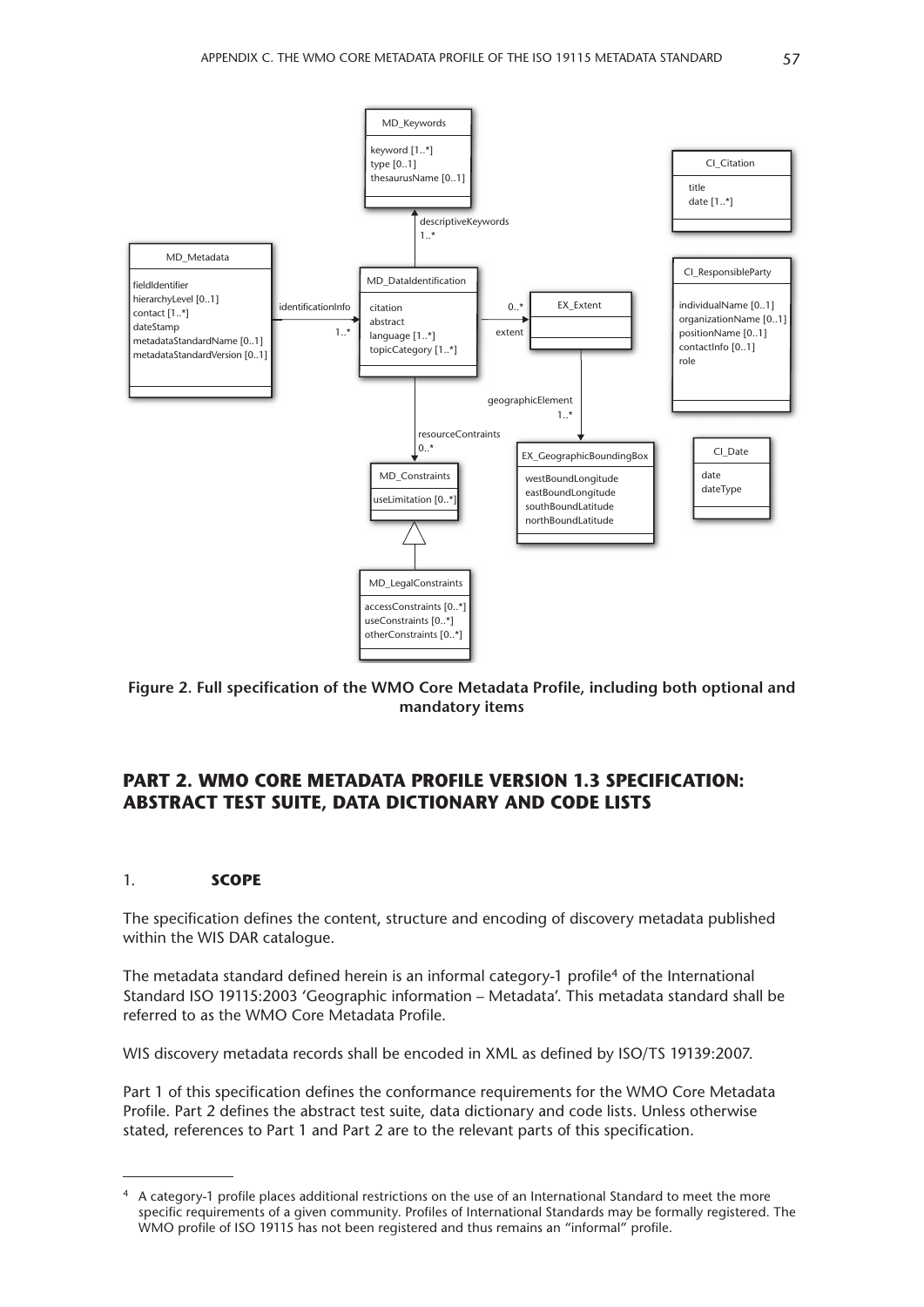#### 2. **ABSTRACT TEST SUITE (NORMATIVE)**

Notes:

- (1) Automated test suites for validating XML metadata records against both formal requirements and guidance can be found from the WIS wiki: [http://wis.wmo.int/MD\\_Conform](http://wis.wmo.int/MD_Conform).
- (2) An authoritative copy of the automated test suite for validating against the formal requirements described in this specification can be found at:<http://wis.wmo.int/2012/metadata/validationTestSuite>/.

#### 2.1 **Abstract tests for XML encoding**

#### 2.1.1 *ISO/TS 19139:2007 compliance*

#### Test id: [http://wis.wmo.int/2012/metadata/conf/](http://wis.wmo.int/2012/metadata/conf/ISO) [ISO](http://wis.wmo.int/2012/metadata/conf/ISO)-TS-19139-2007-xml-schema-validation

- Test purpose: **Requirement 6.1.1:** Each WIS discovery metadata record shall validate without error against the XML schemas defined in ISO/TS 19139:2007.
- Test method: Using a tool with strict interpretation of XML schema and full support for the W3C XML schema, validate the instance document under test against the XML schemas created from the UML model of ISO 19115:2003/Cor. 1:2006 using the encoding rules defined in ISO/TS 19139:2007 'Geographic information – Metadata – XML schema implementation' Clause 9. The normative location for these XML schemas are hosted by ISO at: [http://standards.iso.org/ittf/](http://standards.iso.org/ittf/PubliclyAvailableStandards/ISO_19139_Schemas) [PubliclyAvailableStandards/ISO\\_19139\\_Schemas/](http://standards.iso.org/ittf/PubliclyAvailableStandards/ISO_19139_Schemas). A reference copy of these XML schemas is hosted by WMO at: [http://wis.wmo.](http://wis.wmo.int/2011/schemata/iso19139_2007/schema) [int/2011/schemata/iso19139\\_2007/schema](http://wis.wmo.int/2011/schemata/iso19139_2007/schema)/.

| Test id:      | http://wis.wmo.int/2012/metadata/conf/ISO-TS-19139-2007-rule-based-validation  |
|---------------|--------------------------------------------------------------------------------|
| Test purpose: | Requirement 6.1.2: Each WIS discovery metadata record shall validate without   |
|               | error against the rule-based constraints listed in ISO/TS 19139:2007 Annex A   |
|               | (Table A.1).                                                                   |
| Test method:  | Using a tool that supports Schematron (ISO/IEC 19757-3:2006 'Information       |
|               | technology – Document Schema Definition Language (DSDL) – Part 3: Rule-        |
|               | based validation – Schematron'), validate the instance document under test     |
|               | against the rule-based constraints listed in ISO/TS 19139:2007 Annex A         |
|               | (Table A.1). A reference set of Schematron rules for this purpose is hosted by |
|               | WMO at: http://wis.wmo.int/2012/metadata/validationTestSuite/.                 |

#### 2.1.2 *Explicit identification of namespaces in XML*

Test id: [http://wis.wmo.int/2012/metadata/conf/explicit-](http://wis.wmo.int/2012/metadata/conf/explicit)xml-namespace-identification Test purpose: **Requirement 6.2.1:** Each WIS discovery metadata record shall explicitly name all namespaces used within the record; use of default namespaces is prohibited. Test method: In the instance document under test inspect all "xmlns" declarations to ensure that an XML namespace is provided, for example: <gmd:MD\_Metadata xmlns:gmd=["http://www.isotc211.org/2005/gmd"](http://www.isotc211.org/2005/gmd) ... >

> The following "xmlns" declaration is not permitted: <MD\_Metadata xmlns:=["http://www.isotc211.org/2005/gmd](http://www.isotc211.org/2005/gmd)" … >

#### 2.1.3 *Specification of GML namespace*

Test id: [http://wis.wmo.int/2012/metadata/conf/gml-](http://wis.wmo.int/2012/metadata/conf/gml)namespace-specification Test purpose: **Requirement 6.3.1:** Each WIS discovery metadata record shall declare the following XML namespace for GML:<http://www.opengis.net/gml>/3.2.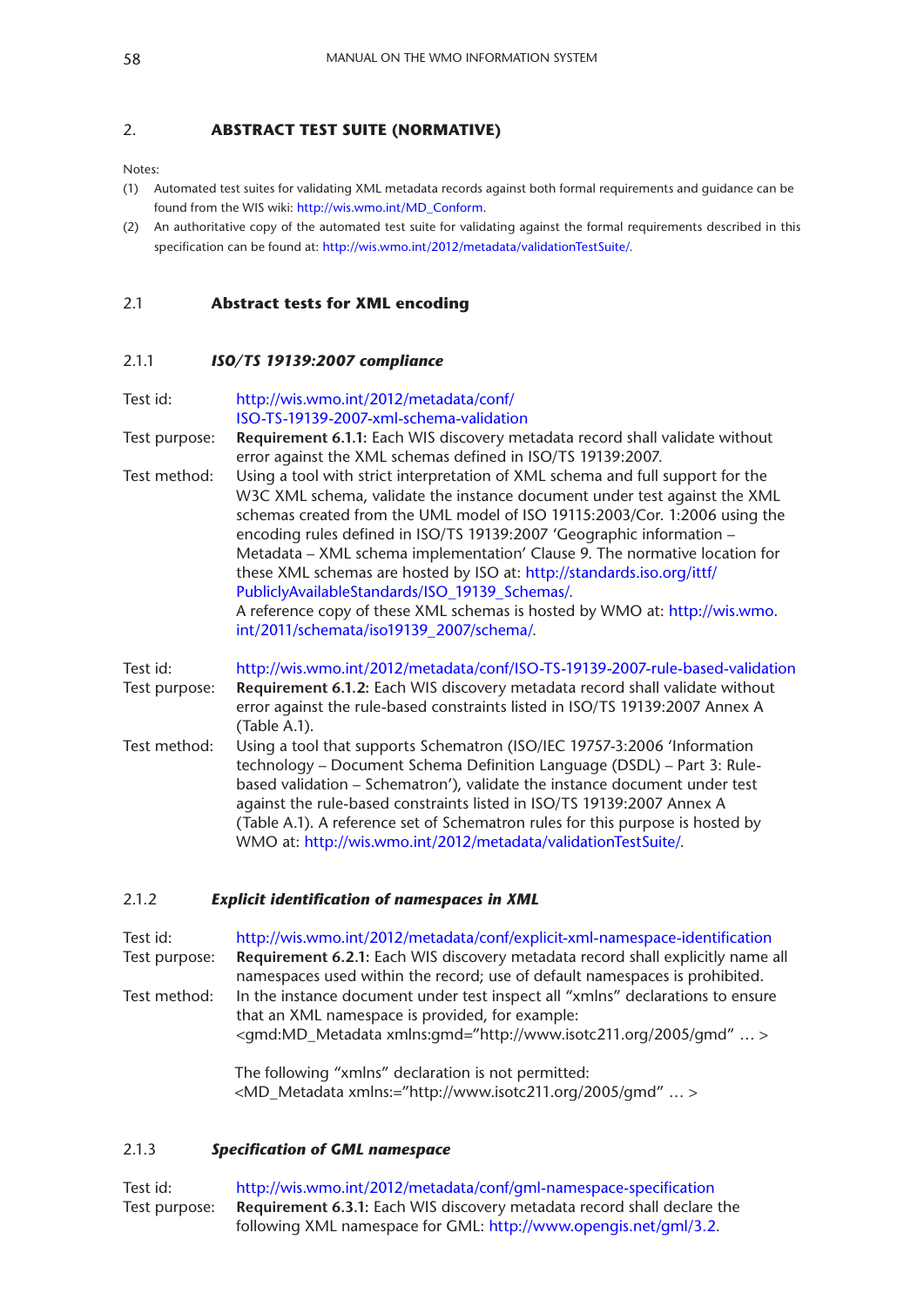Test method: In the instance document under test inspect all "xmlns" declarations to ensure that the GML namespace is specified as<http://www.opengis.net/gml>/3.2, for example: xmlns:gml=["http://www.opengis.net/gmd/](http://www.opengis.net/gmd)3.2"

#### 2.2 **Abstract tests for metadata uniqueness and discovery within the WIS DAR catalogue**

#### 2.2.1 *Unique gmd:fileIdentifier attribute*

Test id: <http://wis.wmo.int/2012/metadata/conf/fileIdentifier>-cardinality Test purpose: **Requirement 8.1.1:** Each WIS discovery metadata record shall include one gmd:MD\_Metadata/gmd:fileIdentifier attribute. Test method: In the instance document under test, validate that there is one and only one instance of the element identified by the following XPath: /gmd:MD\_Metadata/gmd:fileIdentifier

Note: There is no abstract test for **Requirement 8.1.2:** The gmd:MD\_Metadata/gmd:fileIdentifier attribute for each WIS discovery metadata record shall be unique within WIS.

#### 2.2.2 *Mandatory WMO\_CategoryCode keyword*

| Test id:                  | http://wis.wmo.int/2012/metadata/conf/WMO_CategoryCode-keyword-cardinality                                                                                                                                                                                                                                                                                              |
|---------------------------|-------------------------------------------------------------------------------------------------------------------------------------------------------------------------------------------------------------------------------------------------------------------------------------------------------------------------------------------------------------------------|
| Test purpose:             | Requirement 8.2.1: Each WIS discovery metadata record shall include at least one<br>keyword from the WMO_CategoryCode code list.                                                                                                                                                                                                                                        |
| Test method:              | (i) Inspect the instance document under test to assess whether the WMO<br>CategoryCode code list is specified as a keyword thesaurus within an instance of<br>gmd:MD_Keywords using the following XPath:<br>/gmd:MD_Metadata/gmd:identificationInfo//gmd:descriptiveKeywords/<br>>gmd:MD_Keywords/gmd:thesaurusName/gmd:Cl_Citation/gmd:title// =<br>"WMO_CategoryCode" |
|                           | A gmx:Anchor element may be used to specify the location of the code list, e.g.<br>/gmd:MD_Metadata/gmd:identificationInfo//gmd:descriptiveKeywords/<br>\gmd:MD_Keywords/gmd:thesaurusName/gmd:Cl_Citation/gmd:title/<br>vgmx:Anchor/@xlink:href = "http://wis.wmo.int/2012/codelists/WMOCodeLists.<br>xml#WMO_CategoryCode"                                            |
|                           | (ii) Inspect the associated gmd:MD_Keywords element to ensure that at least one<br>instance of a keyword from the WMO_CategoryCode code list is present. A<br>normative version of the WMO_CategoryCode code list is published by WMO at:<br>http://wis.wmo.int/2012/codelists/WMOCodeLists.xml. Instances of keyword are<br>identified by the following XPath:         |
|                           | /gmd:MD_Metadata/gmd:identificationInfo//gmd:descriptiveKeywords/<br>vgmd:MD_Keywords/gmd:keyword                                                                                                                                                                                                                                                                       |
| Test id:<br>Test purpose: | http://wis.wmo.int/2012/metadata/conf/WMO_CategoryCode-keyword-theme<br>Requirement 8.2.2: Keywords from WMO_CategoryCode code list shall be<br>defined as keyword type "theme".                                                                                                                                                                                        |
| Test method:              | (i) Inspect the instance document under test to assess whether the WMO<br>CategoryCode code list is specified as a keyword thesaurus within an instance of<br>gmd:MD_Keywords using the following XPath:<br>/gmd:MD_Metadata/gmd:identificationInfo//gmd:descriptiveKeywords/<br>>gmd:MD_Keywords/gmd:thesaurusName/gmd:Cl_Citation/gmd:title// =<br>"WMO_CategoryCode" |
|                           | A gmx:Anchor element may be used to specify the location of the code list, e.g.                                                                                                                                                                                                                                                                                         |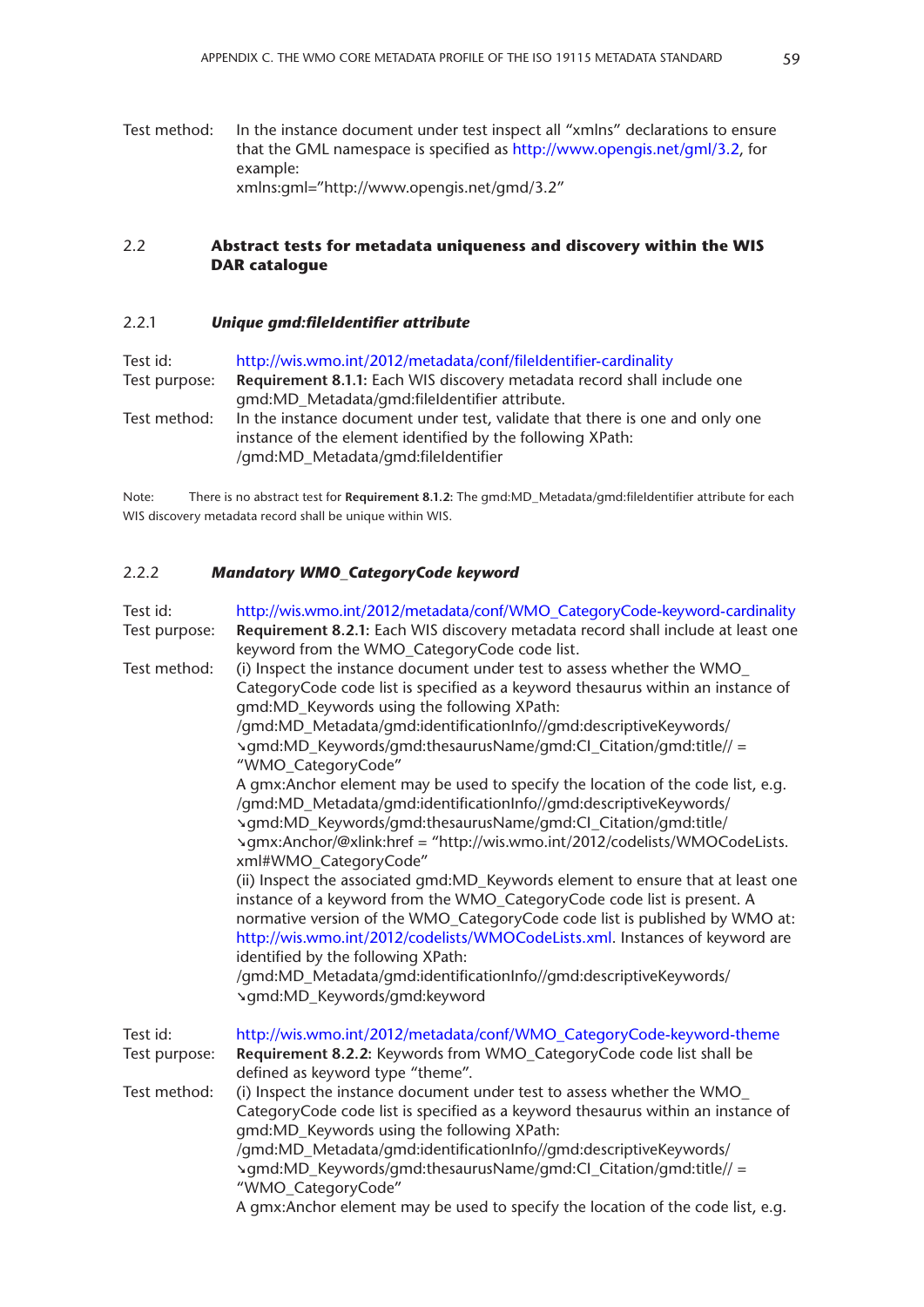/gmd:MD\_Metadata/gmd:identificationInfo//gmd:descriptiveKeywords/ **➘**gmd:MD\_Keywords/gmd:thesaurusName/gmd:CI\_Citation/gmd:title/ **➘**gmx:Anchor/@xlink:href = ["http://wis.wmo.int/2012/codelists/WMOCodeLists.](http://wis.wmo.int/2012/codelists/WMOCodeLists.xml) [xml#](http://wis.wmo.int/2012/codelists/WMOCodeLists.xml)WMO\_CategoryCode" (ii) Inspect the associated gmd:MD\_Keywords element to ensure that the keyword type is specified as "theme" from the MD\_KeywordTypeCode code list, e.g. /gmd:MD\_Metadata/gmd:identificationInfo//gmd:descriptiveKeywords/ **➘**gmd:MD\_Keywords/gmd:type/gmd:MD\_KeywordTypeCode = "theme" Test id: [http://wis.wmo.int/2012/metadata/conf/keyword-](http://wis.wmo.int/2012/metadata/conf/keyword)grouping Test purpose: **Requirement 8.2.3:** All keywords sourced from a particular keyword thesaurus shall be grouped into a single instance of the MD\_Keywords class. Test method: Inspect the instance document under test to assess whether each keyword thesaurus is specified once and once only. Keyword thesaurus title is specified using the following XPath: /gmd:MD\_Metadata/gmd:identificationInfo//gmd:descriptiveKeywords/ **➘**gmd:MD\_Keywords/gmd:thesaurusName/gmd:CI\_Citation/gmd:title// 2.2.3 *Geographic data extent specification with bounding box* Test id: [http://wis.wmo.int/2012/metadata/conf/geographic-](http://wis.wmo.int/2012/metadata/conf/geographic)bounding-box Test purpose: **Requirement 8.2.4:** Each WIS discovery metadata record describing geographic data shall include the description of at least one geographic bounding box defining the spatial extent of the data.

Test method: (i) Inspect the instance document under test to assess whether the metadata record is describing geographic data, e.g. /gmd:MD\_Metadata/gmd:hierarchyLevel/gmd:MD\_ScopeCode != "nonGeographicDataset" (ii) Inspect the instance document under test to assess whether the geographic extent is specified using a bounding box. Abstract test [http://wis.wmo.int/2012/](http://wis.wmo.int/2012/metadata/conf/ISO) [metadata/conf/ISO-](http://wis.wmo.int/2012/metadata/conf/ISO)TS-19139-2007-rule-based-validation shall ensure that the bounding box is correctly specified. Geographic extent bounding box is specified using the following XPath: /gmd:MD\_Metadata/gmd:identificationInfo/gmd:MD\_DataIdentification/ ↘gmd:extent/ **➘**gmd:EX\_Extent/gmd:geographicExtent/gmd:EX\_GeographicBoundingBox

Note: There is no abstract test for **Requirement 8.2.5:** All information within a metadata record shall, as a minimum, be provided in English within the metadata record.

#### 2.3 **Description of data for global exchange via WIS**

#### 2.3.1 *Identification of data for global exchange via WIS*

| Test id:      | http://wis.wmo.int/2012/metadata/conf/identification-of-globally-exchanged-data                                                                                  |
|---------------|------------------------------------------------------------------------------------------------------------------------------------------------------------------|
| Test purpose: | Requirement 9.1.1: A WIS discovery metadata record describing data for global<br>exchange via the WIS shall indicate the scope of distribution using the keyword |
|               | "GlobalExchange"                                                                                                                                                 |
|               | of type "dataCenter" from thesaurus WMO_DistributionScopeCode.                                                                                                   |
| Test method:  | (i) Inspect the instance document under test to assess whether the WMO                                                                                           |
|               | DistributionScopeCode code list is specified as a keyword thesaurus within an                                                                                    |
|               | instance of qmd:MD_Keywords using the following XPath:                                                                                                           |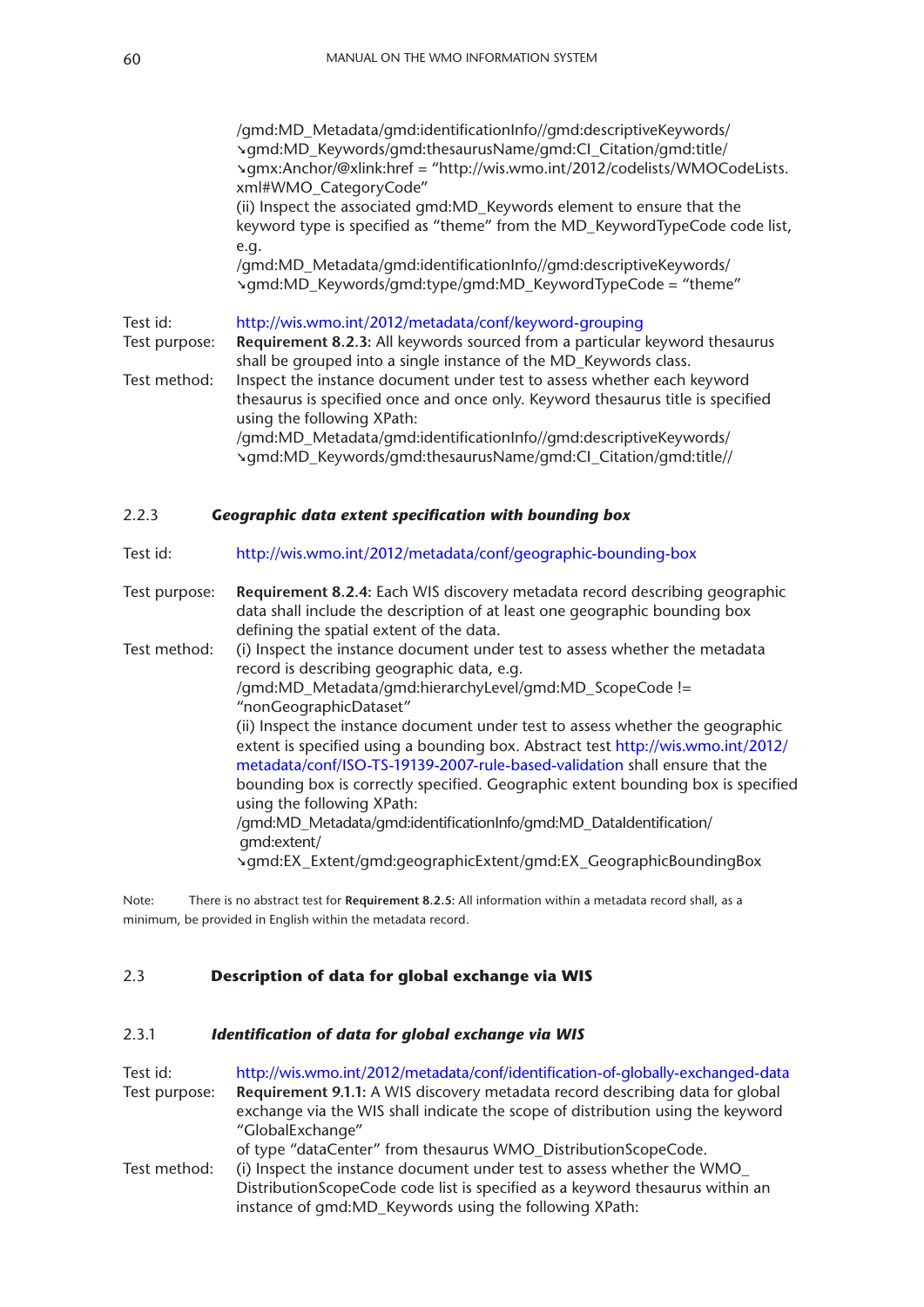/gmd:MD\_Metadata/gmd:identificationInfo//gmd:descriptiveKeywords/ **➘**gmd:MD\_Keywords/gmd:thesaurusName/gmd:CI\_Citation/gmd:title// = "WMO\_DistributionScopeCode" A gmx:Anchor element may be used to specify the location of the Code List; e.g. /gmd:MD\_Metadata/gmd:identificationInfo//gmd:descriptiveKeywords/ **➘**gmd:MD\_Keywords/gmd:thesaurusName/gmd:CI\_Citation/gmd:title/ **➘**gmx:Anchor/@xlink:href = ["http://wis.wmo.int/2012/codelists/WMOCodeLists.](http://wis.wmo.int/2012/codelists/WMOCodeLists.xml) [xml#](http://wis.wmo.int/2012/codelists/WMOCodeLists.xml)WMO\_DistributionScopeCode" (ii) Inspect the associated gmd:MD\_Keywords element to ensure that the keyword type is specified as "dataCentre" from the (amended) MD\_ KeywordTypeCode code list, e.g. /gmd:MD\_Metadata/gmd:identificationInfo//gmd:descriptiveKeywords/ **➘**gmd:MD\_Keywords/gmd:type/gmd:MD\_KeywordTypeCode = "dataCentre" (iii) Inspect the associated gmd:MD\_Keywords element to assess whether the keyword "GlobalExchange" from the WMO\_DistributionScopeCode code list is present; e.g. /gmd:MD\_Metadata/gmd:identificationInfo//gmd:descriptiveKeywords/ **➘**gmd:MD\_Keywords/gmd:keyword = "GlobalExchange" Test id: <http://wis.wmo.int/2012/metadata/conf/fileIdentifier>-for-globally-exchanged-data Test purpose: **Requirement 9.2.1:** A WIS discovery metadata record describing data for global exchange via the WIS shall have a gmd:MD\_Metadata/gmd:fileIdentifier attribute formatted as follows: urn:x-wmo:md:[int.wmo.wis:](int.wmo.wis):{uid} (where {uid} is a unique identifier derived from the GTS bulletin or file name). Test method: In the instance document under test, validate that the gmd: fileIdentifier element conforms to the following regular expression: /gmd:MD\_Metadata/gmd:fileIdentifier// = "urn:x-wmo:md:[int.wmo.wis:](int.wmo.wis):"

#### 2.3.2 *Specification of WMO data policy for globally exchanged data*

| Test id:      | http://wis.wmo.int/2012/metadata/conf/WMO-data-policy-for-globally-exchanged-data                                                                             |  |  |  |  |  |
|---------------|---------------------------------------------------------------------------------------------------------------------------------------------------------------|--|--|--|--|--|
| Test purpose: | Requirement 9.3.1: A WIS discovery metadata record describing data for global<br>exchange via the WIS shall indicate the WMO data license as legal constraint |  |  |  |  |  |
|               | (type: "otherConstraints") using one and only one term from the WMO_                                                                                          |  |  |  |  |  |
|               | DataLicenseCode code list.                                                                                                                                    |  |  |  |  |  |
| Test method:  | Inspect the instance document under test to assess whether one and only one                                                                                   |  |  |  |  |  |
|               | instance of a term from the WMO_DataLicenseCode code list is specified using                                                                                  |  |  |  |  |  |
|               | the following XPath:                                                                                                                                          |  |  |  |  |  |
|               | /gmd:MD_Metadata/gmd:identificationInfo//gmd:resourceConstraints/                                                                                             |  |  |  |  |  |
|               | \gmd:MD_LegalConstaints/gmd:otherConstraints//                                                                                                                |  |  |  |  |  |
|               | A normative version of the WMO_DataLicenseCode code list is published by                                                                                      |  |  |  |  |  |
|               | WMO at: http://wis.wmo.int/2012/codelists/WMOCodeLists.xml.                                                                                                   |  |  |  |  |  |
|               | A gmx:Anchor element may be used to specify the location of the code list, e.g.                                                                               |  |  |  |  |  |
|               | /gmd:MD_Metadata/gmd:identificationInfo//gmd:resourceConstraints/                                                                                             |  |  |  |  |  |
|               | >gmd:MD_LegalConstaints/gmd:otherConstraints/gmx:Anchor/@xlink:href =                                                                                         |  |  |  |  |  |
|               | "http://wis.wmo.int/2012/codelists/WMOCodeLists.xml#WMO_DataLicenseCode"                                                                                      |  |  |  |  |  |

#### 2.3.3 *Specification of GTS product category (GTS priority) for globally exchanged data*

Test id: <http://wis.wmo.int/2012/metadata/conf/GTS>-priority-for-globally-exchanged-data Test purpose: **Requirement 9.3.2:** A WIS discovery metadata record describing data for global exchange via the WIS shall indicate the GTS priority as legal constraint (type: "otherConstraints") using one and only one term from the WMO\_ GTSProductCategoryCode code list.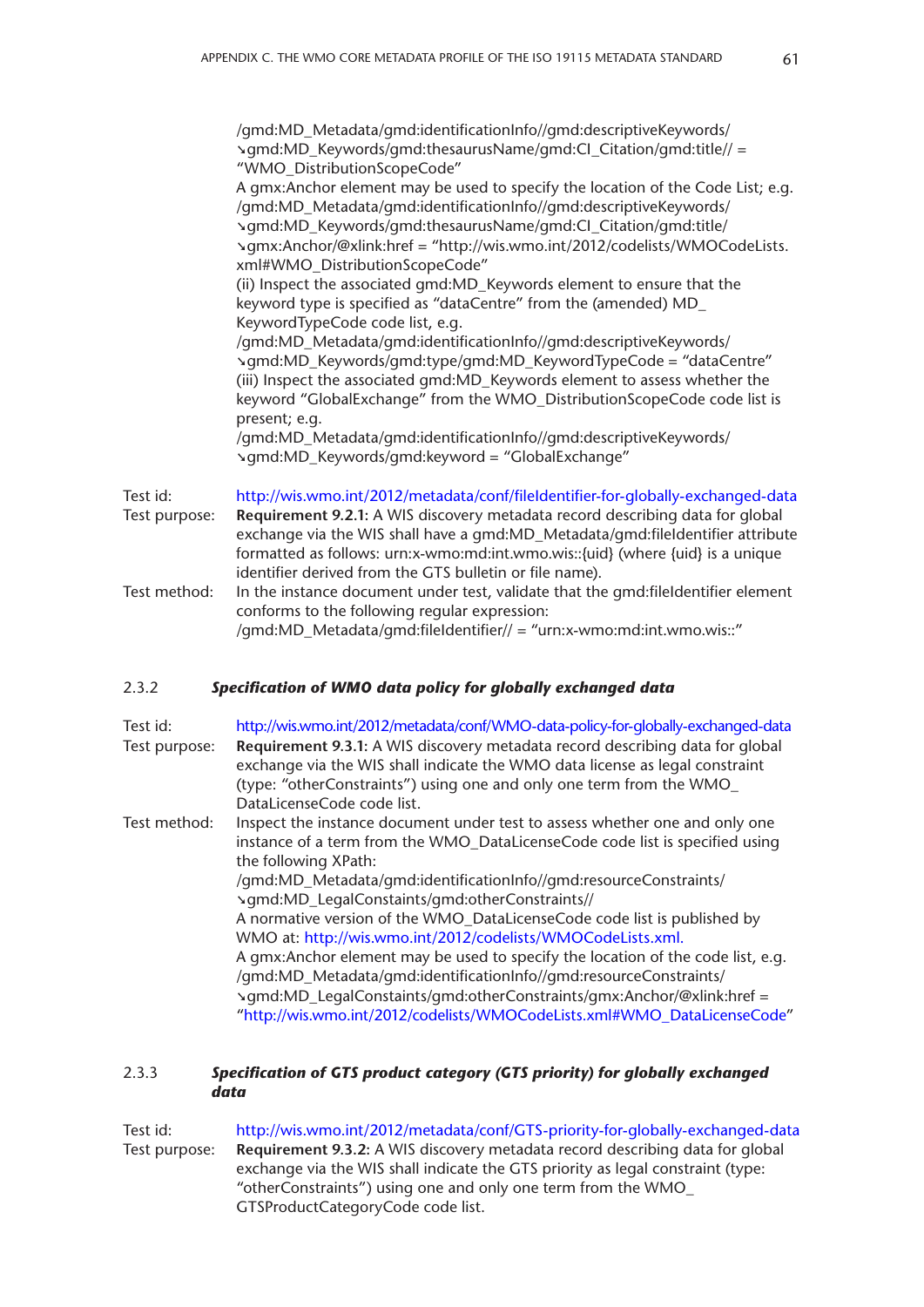Test method: Inspect the instance document under test to assess whether one and only one instance of a term from the WMO\_GTSProductCategoryCode code list is specified using the following XPath: /gmd:MD\_Metadata/gmd:identificationInfo//gmd:resourceConstraints/ **➘**gmd:MD\_LegalConstaints/gmd:otherConstraints// A normative version of the WMO\_GTSProductCategoryCode code list is published by WMO at: [http://wis.wmo.int/2012/codelists/WMOCodeLists.xml.](http://wis.wmo.int/2012/codelists/WMOCodeLists.xml) A gmx:Anchor element may be used to specify the location of the code list, for example: /gmd:MD\_Metadata/gmd:identificationInfo//gmd:resourceConstraints/ **➘**gmd:MD\_LegalConstaints/gmd:otherConstraints/gmx:Anchor/@xlink:href = ["http://wis.wmo.int/2012/codelists/WMOCodeLists.xml](http://wis.wmo.int/2012/codelists/WMOCodeLists.xml)#WMO\_GTSProductCategoryCode"

#### 3. **WMO CORE METADATA PROFILE DATA DICTIONARY**

This data dictionary includes only mandatory elements from ISO 19115:2003 and associated corrigendum and elements explicitly mentioned within this specification. Other elements are omitted. Please refer to ISO 19115:2003 and ISO 19115:2003/Cor. 1:2006 for further information. Note that additional guidance for metadata authors is provided at [http://wis.wmo.int/MD\\_Index](http://wis.wmo.int/MD_Index).

Table 1 to Table 7 are tabular representations of the UML diagrams for the section of the UML diagrams for the WMO Core Metadata Profile. Items marked with "M" in the "Obligation/ Condition" column shall be present in a valid WMO Core Metadata Profile record. Those entries marked with "O" should be present if they are applicable. Entries marked "C" shall be present if the associated condition is met.

Line numbers match those defined in ISO 19115:2003 and the associated corrigendum.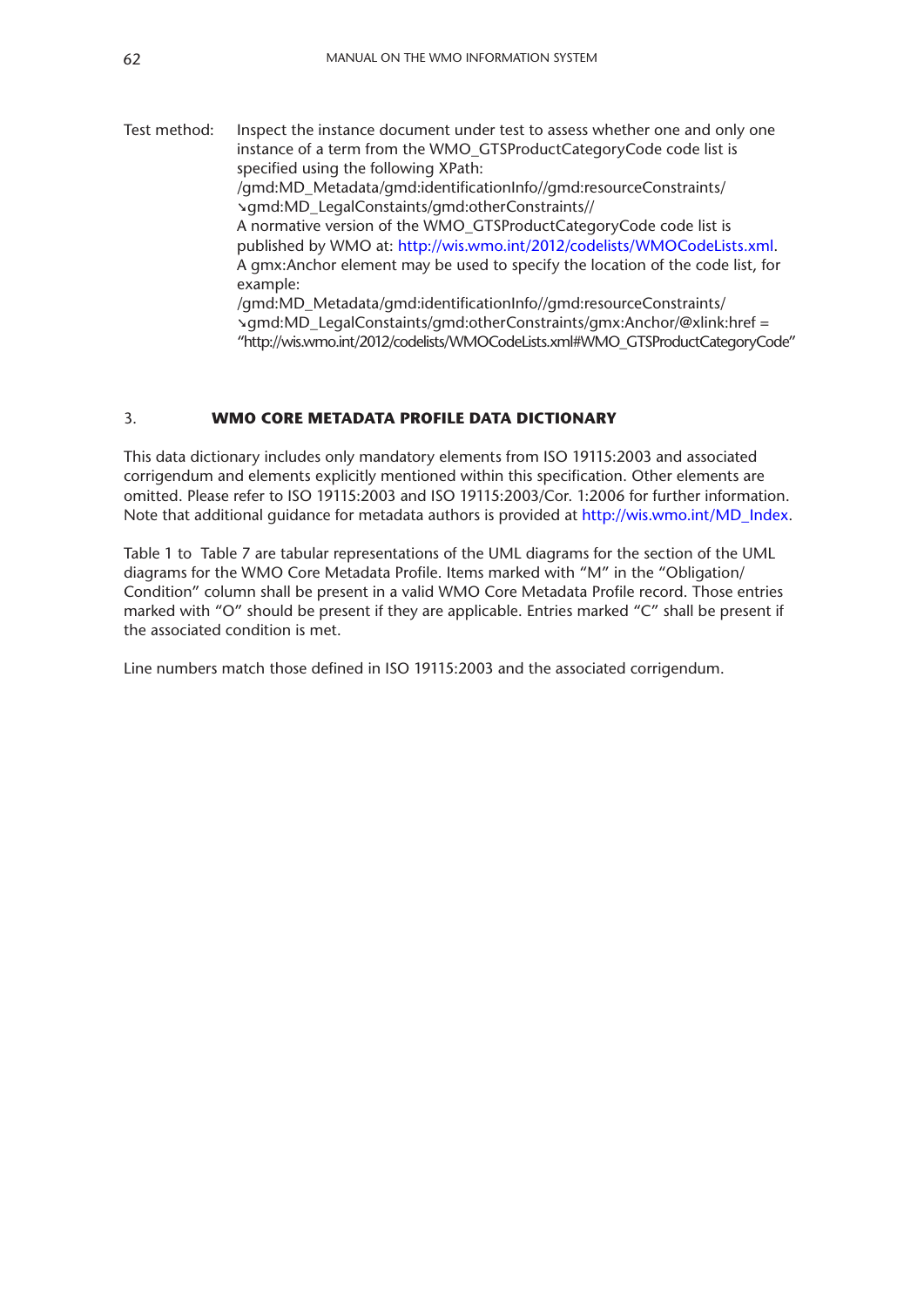| ì      |
|--------|
| į<br>ļ |
| ١<br>í |
| :<br>; |
| í      |
|        |

|                 | Name/role name                | Definition                                                                  | Obligation/<br>Condition | occurrence<br>Maximum | Data type                 | Domain                                         |
|-----------------|-------------------------------|-----------------------------------------------------------------------------|--------------------------|-----------------------|---------------------------|------------------------------------------------|
|                 | <b>MD</b> Metadata            | metadata about a resource or<br>root entity which defines<br>resources      | Σ                        |                       | Class                     | Lines 2-22                                     |
| $\mathbf{\sim}$ | fileIdentifier                | unique identifier for this<br>metadata file                                 | Σ                        |                       | CharacterString           | See Part 1, 8.1 and 9.2.<br>Free text          |
| $\circ$         | hierarchyLevel                | scope to which the metadata<br>applies                                      | O                        |                       | Class                     | MD_ScopeCode «CodeList»<br>See Table 12.       |
| $\infty$        | contact                       | party responsible for the<br>metadata                                       | Σ                        | Z                     | Class                     | CI_ResponsibleParty «DataType»<br>See Table 6. |
| $\sigma$        | dateStamp                     | date that the metadata was<br>created or revised                            | Σ                        |                       | Class                     | Date                                           |
| $\frac{1}{2}$   | metadataStandardName          | standard (including profile<br>name of the metadata<br>name) used           | O                        |                       | CharacterString Free text |                                                |
| $\equiv$        | metadataStandardVersion       | standard (version of the<br>version of the metadata<br>profile) used        | O                        |                       | CharacterString           | See Part 1, 7.<br>Free text                    |
| 15              | Role name: identificationInfo | basic information about the<br>resource(s) to which the<br>metadata applies | Σ                        | Z                     | Association               | <b>MD_DataIdentification</b><br>See Table 2.   |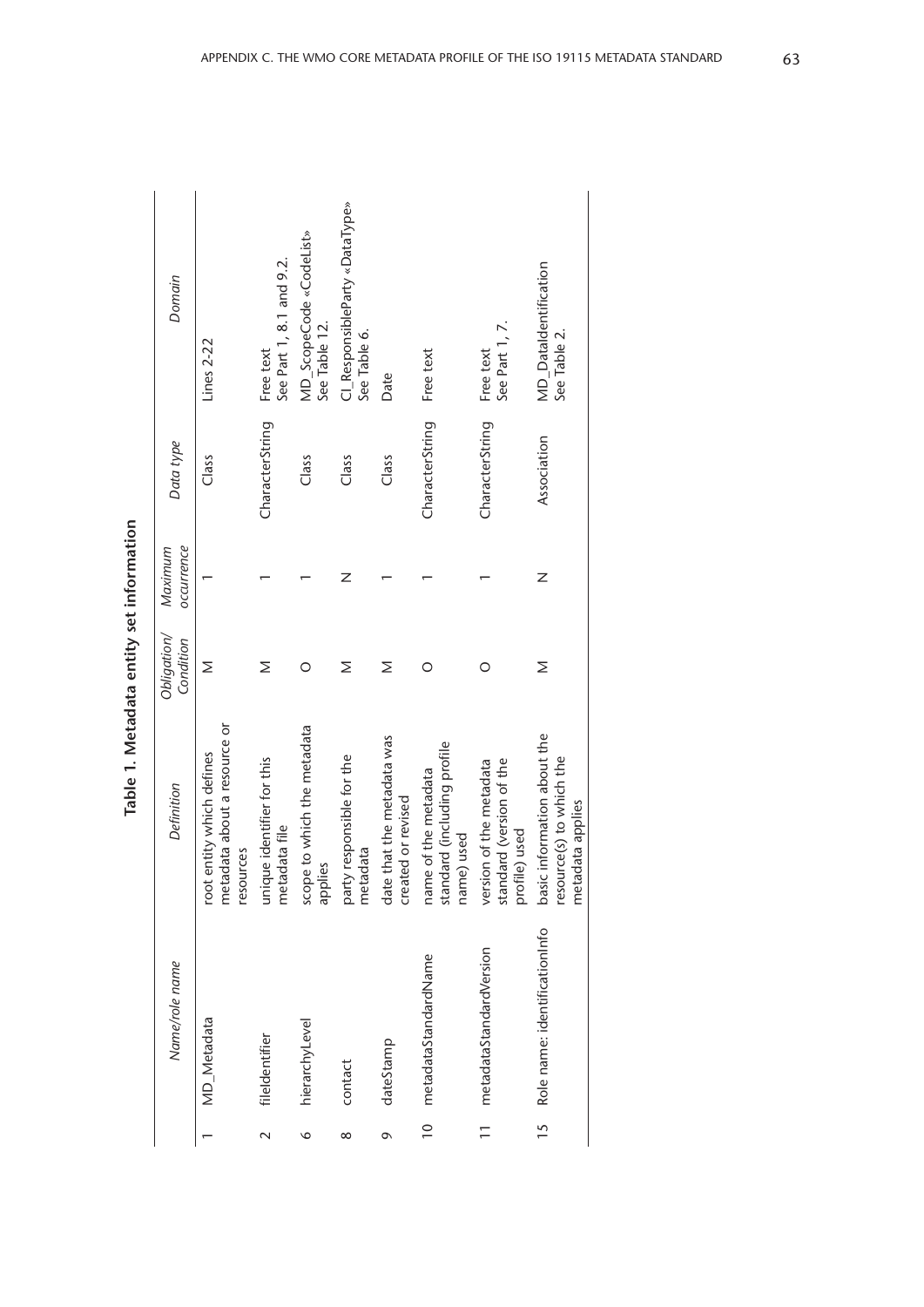| i                          |
|----------------------------|
|                            |
| i cicha da ao ao 11        |
| is a factor of the control |
| i<br>Seiscean              |
| ֚֚<br>.<br>F               |

| Obligation/Condition<br>Use obligation from | maximum<br>referencing object                        | referencing<br>occurrence<br>from | object<br>Σ                 | Σ                                                                                  | Ζ<br>Σ                               |                                               | Association<br>Z<br>$\circ$                                                    | Specified Class<br>maximum<br>Use<br>Use obligation from<br>referencing object | Identification)<br>occurrence<br>referencing<br>object<br>from | CharacterString<br>$\overline{z}$<br>Σ | Ζ<br>Σ                          | Association<br>Z<br>$\cup$ |
|---------------------------------------------|------------------------------------------------------|-----------------------------------|-----------------------------|------------------------------------------------------------------------------------|--------------------------------------|-----------------------------------------------|--------------------------------------------------------------------------------|--------------------------------------------------------------------------------|----------------------------------------------------------------|----------------------------------------|---------------------------------|----------------------------|
| basic information required<br>Definition    | to uniquely identify a<br>č9.<br>resource or resourc |                                   | citing<br>information about | brief narrative summary<br>of the content of the<br>the resource(s)<br>resource(S) | provides category                    | keywords, their type, and<br>reference source | provides information about<br>apply to<br>constraints which<br>the resource(s) | basic information required<br>to uniquely identify a                           | dataset                                                        | language(s) used within<br>the dataset | main theme(s) of the<br>dataset | extent information         |
| Name/role name<br>MD_Identification<br>23   |                                                      |                                   | citation<br>$\frac{4}{3}$   | abstract<br>25                                                                     | Role name: descriptiveKeywords<br>33 |                                               | Role name: resourceConstraints<br>35                                           | <b>MD_DataIdentification</b><br>36                                             |                                                                | language<br>39                         | topicCategory<br>$\frac{4}{1}$  | extent<br>45               |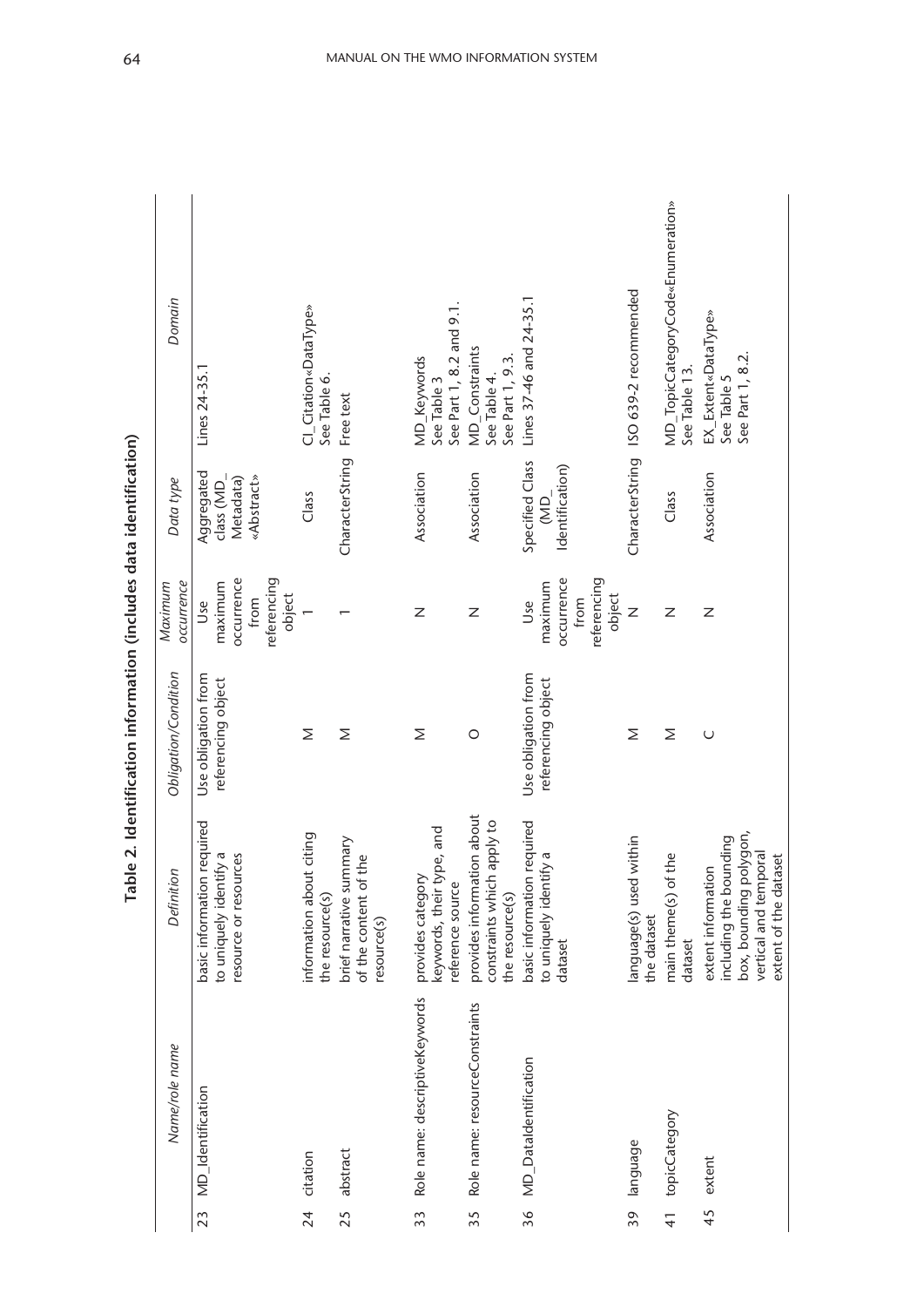|    | Name/role name   | Definition                                                                                  | Obligation/Condition                      | Maximum occurrence                                | Data type                               | Domain                                                                                |
|----|------------------|---------------------------------------------------------------------------------------------|-------------------------------------------|---------------------------------------------------|-----------------------------------------|---------------------------------------------------------------------------------------|
| 52 | MD_Keywords      | Keywords, their type and source                                                             | Use obligation from<br>referencing object | Use maximum occurrence<br>from referencing object | (MD_Identification)<br>Aggregated class | Lines 53-55                                                                           |
|    | 53 keyword       | formalized word(s) or phrase(s)<br>used to describe the subject<br>commonly used word(s) or | Σ                                         |                                                   | CharacterString                         | See Part 1, 8.2 and Part 1, 9.1.<br>Free text                                         |
| 54 | type             | subject matter used to group<br>similar keywords                                            |                                           |                                                   | Class                                   | See Part 1, 8.2 and Part 1, 9.1.<br>MD_KeywordTypeCode<br>See Table 10.<br>«CodeList» |
|    | 55 thesaurusName | authoritative source of keywords<br>name of a formally registered<br>thesaurus or a similar |                                           |                                                   | Class                                   | See Part 1, 8.2 and Part 1, 9.1.<br>CI Citation «DataType»<br>See Table 6             |
|    |                  |                                                                                             |                                           | Table 4. Constraint information (includes legal)  |                                         |                                                                                       |

| l      |
|--------|
|        |
| ١<br>í |
| t      |
| l      |
|        |
| í      |

### Domain Lines 70-72 and 68 *Name/Role name Definition Obligation/Condition Maximum occurrence Data type Domain* Lines 70-72 and 68 Free text CharacterString Free text Line 68 (MD\_Metadata and (MD\_Metadata and Specialized class MD\_Identification) Aggregated class MD\_Identification) Aggregated class MD\_Constraints) CharacterString Specialized class Data type Maximum occurrence referencing object referencing object occurrence from occurrence from Use maximum Use maximum  $\overline{z}$  $\overline{z}$ Obligation/Condition Use obligation from Use obligation from Use obligation from Use obligation from referencing object referencing object O of the resource or metadata. Example, restrictions on the access and use of a 67 MD\_Constraints restrictions on the access and use of a of the resource or metadata. Example, 69 MD\_LegalConstraints restrictions and legal prerequisites for limitation affecting the fitness for use 68 useLimitation limitation affecting the fitness for use "not to be used for navigation" "not to be used for navigation" Definition resource or metadata resource or metadata **MD\_LegalConstraints** Name/Role name

MD\_Constraints

67

useLimitation

68

N<br>Class MD RestrictionCode (MD\_Constraints) z referencing object referencing object O or limitations or warnings on obtaining the protection of privacy or intellectual the protection of privacy or intellectual or limitations or warnings on obtaining restrictions and legal prerequisites for<br>accessing and using the resource or property, and any special restrictions property, and any special restrictions accessing and using the resource or access constraints applied to assure 70 accessConstraints access constraints applied to assure the resource or metadata the resource or metadata metadata metadata accessConstraints

 $\overline{\mathcal{R}}$ 

69

«CodeList» See Table 11.

See Table 11. «CodeList»

MD\_RestrictionCode

Class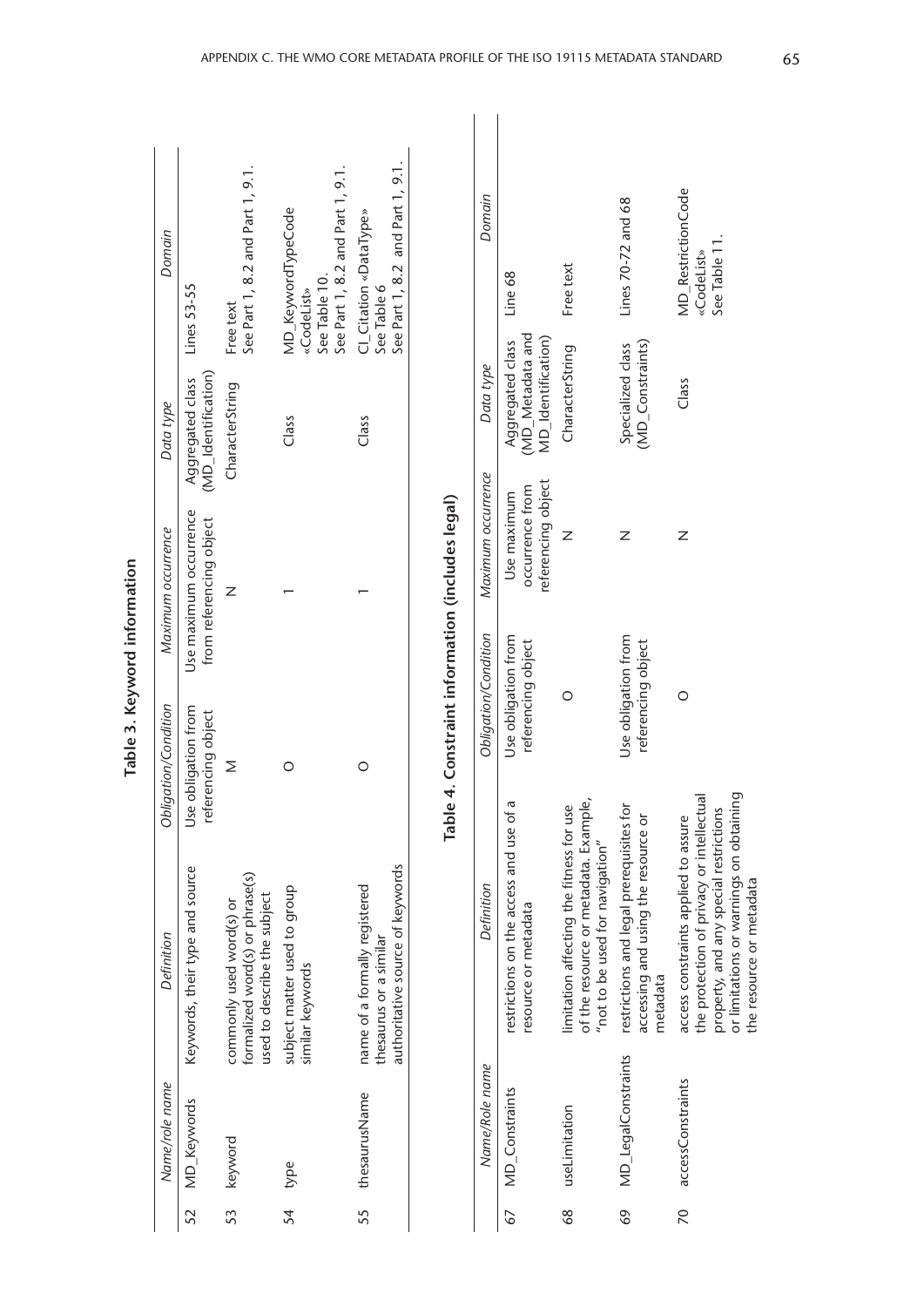|                | Name/Role name                  | Definition                                                                                                                                                                              | Obligation/Condition                                                | Maximum occurrence                                   | Data type                                                                      | Domain                                                                                   |
|----------------|---------------------------------|-----------------------------------------------------------------------------------------------------------------------------------------------------------------------------------------|---------------------------------------------------------------------|------------------------------------------------------|--------------------------------------------------------------------------------|------------------------------------------------------------------------------------------|
| $\overline{2}$ | useConstraints                  | or limitations or warnings on using the<br>property, and any special restrictions<br>protection of privacy or intellectual<br>constraints applied to assure the<br>resource or metadata | $\circ$                                                             | Ζ                                                    | Class                                                                          | MD_RestrictionCode<br>See Table 11.<br>«CodeList»                                        |
| 72             | otherConstraints                | prerequisites for accessing and using<br>other restrictions and legal<br>the resource or metadata                                                                                       | accessConstraints or<br>useConstraints equal<br>"otherRestrictions" | Z                                                    | CharacterString                                                                | Free text or code table<br>See Part 1, 9.3.                                              |
|                |                                 |                                                                                                                                                                                         | Table 5. Extent information                                         |                                                      |                                                                                |                                                                                          |
|                | Name/role name                  | Definition                                                                                                                                                                              | Obligation/Condition                                                | occurrence<br>Maximum                                | Data type                                                                      | Domain                                                                                   |
| 334            | EX Extent                       | information about horizontal, vertical<br>and temporal extent                                                                                                                           | Use obligation from<br>referencing object                           | referencing object<br>occurrence from<br>Use maximum | Class «DataType»                                                               | Lines 335-338                                                                            |
| 336            | geographicElement<br>Role name: | provides geographic component of<br>the extent of the referring object                                                                                                                  | $\cup$                                                              | Z                                                    | Association                                                                    | EX_GeographicExtent<br>See Part 1, 8.2.<br>See Table 5.<br>«Abstract»                    |
| 339            | EX_GeographicExtent             | geographic area of the dataset                                                                                                                                                          | Use obligation from<br>referencing object                           | referencing object<br>occurrence from<br>Use maximum | Aggregated Class (EX_<br>SpatialTemporalExtent)<br>Extent and EX<br>«Abstract» | Line 340                                                                                 |
| 343            | EX_GeographicBoundingBox        | geographic position of the dataset<br>ate<br>NOTE This is only an approxim<br>coordinate reference system is<br>reference so specifying the<br>unnecessary                              | See Subclause 8.2 (Part 1)<br>$\cup$                                | referencing object<br>occurrence from<br>Use maximum | GeographicExtent)<br>Specialized<br>class<br>EX.                               | Lines 344-347 and 340                                                                    |
|                | 344 westBoundLongitude          | westernmost coordinate of the limit<br>of the dataset extent, expressed<br>in longitude in decimal degrees<br>(positive east)                                                           | Σ                                                                   |                                                      | Class                                                                          | Bounding Longitude Value<br>Angle -180,0 $\leq$ West<br>See Part 1, 8.2.<br>$\leq 180,0$ |

#### 66 MANUAL ON THE WMO INFORMATION SYSTEM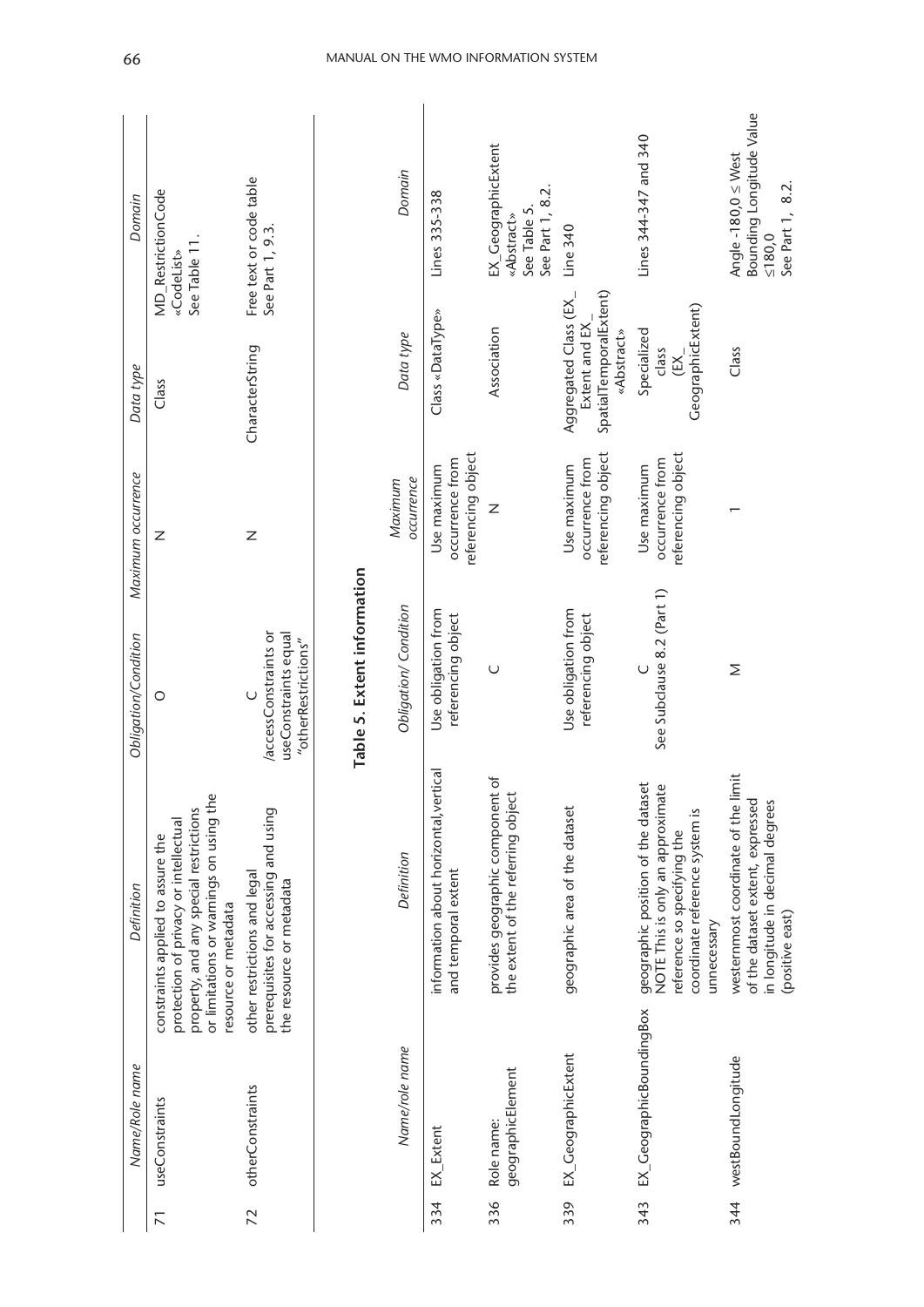| Bounding Longitude Value<br>Angle -180,0 $\leq$ East<br>See Part 1, 8.2.<br>≤180,0                                               | South Bounding Latitude<br>$-90,0 \leq$ South Bounding<br>$Value \leq North$ bounding<br>Latitude Value $\leq 90,0$ ;<br>See Part 1, 8.2.<br>Latitude Value | North Bounding Latitude<br>$-90,0 \leq$ North Bounding<br>Value ≥ South Bounding<br>Latitude Value $\leq 90,0$ ;<br>See Part 1, 8.2.<br>Latitude Value |                        | Domain                                     | Lines 360-373                                       |
|----------------------------------------------------------------------------------------------------------------------------------|-------------------------------------------------------------------------------------------------------------------------------------------------------------|--------------------------------------------------------------------------------------------------------------------------------------------------------|------------------------|--------------------------------------------|-----------------------------------------------------|
|                                                                                                                                  |                                                                                                                                                             |                                                                                                                                                        |                        | Data type                                  | «DataType»<br>Class                                 |
| Class                                                                                                                            | Class                                                                                                                                                       | Class                                                                                                                                                  |                        |                                            |                                                     |
|                                                                                                                                  |                                                                                                                                                             |                                                                                                                                                        |                        |                                            | Use maximum occurrence<br>from referencing          |
| Σ                                                                                                                                | Σ                                                                                                                                                           | Σ                                                                                                                                                      |                        | Obligation/Condition                       | Use obligation/condition<br>from referencing object |
| limit<br>of the dataset extent, expressed<br>in longitude in decimal degrees<br>easternmost coordinate of the<br>(positive east) | southernmost coordinate of the limit<br>of the dataset extent, expressed in<br>latitude in decimal degrees (positive<br>north)                              | limit of the dataset extent expressed<br>northernmost, coordinate of the<br>in latitude in decimal degrees<br>(positive north)                         | Table 6.               | Definition                                 | standardized resource reference object              |
| eastBoundLongitude                                                                                                               |                                                                                                                                                             |                                                                                                                                                        |                        | Name/role name                             | CI_Citation<br>359                                  |
|                                                                                                                                  | 345                                                                                                                                                         | 346 southBoundLatitude                                                                                                                                 | 347 northBoundLatitude | Citation and responsible party information | Maximum occurrence                                  |

| 359 Cl_Citation         | standardized resource reference object                                                                            | from referencing object                             | Use obligation/condition Use maximum occurrence<br>from referencing | «DataType»<br>Class | Lines 360-373                     |
|-------------------------|-------------------------------------------------------------------------------------------------------------------|-----------------------------------------------------|---------------------------------------------------------------------|---------------------|-----------------------------------|
| 360 title               | name by which the cited resource is known                                                                         |                                                     |                                                                     | CharacterString     | Free text                         |
| 362 date                | reference date for the cited resource                                                                             |                                                     |                                                                     | Class               | CI_Date «DataType»<br>SeeTable 7. |
| 374 CI_ResponsibleParty | organizations associated with the dataset<br>communication with, person(s) and<br>identification of, and means of | Use obligation/condition<br>from referencing object | Use maximum occurrence<br>from referencing object                   | «DataType»<br>Class | lines 375-379                     |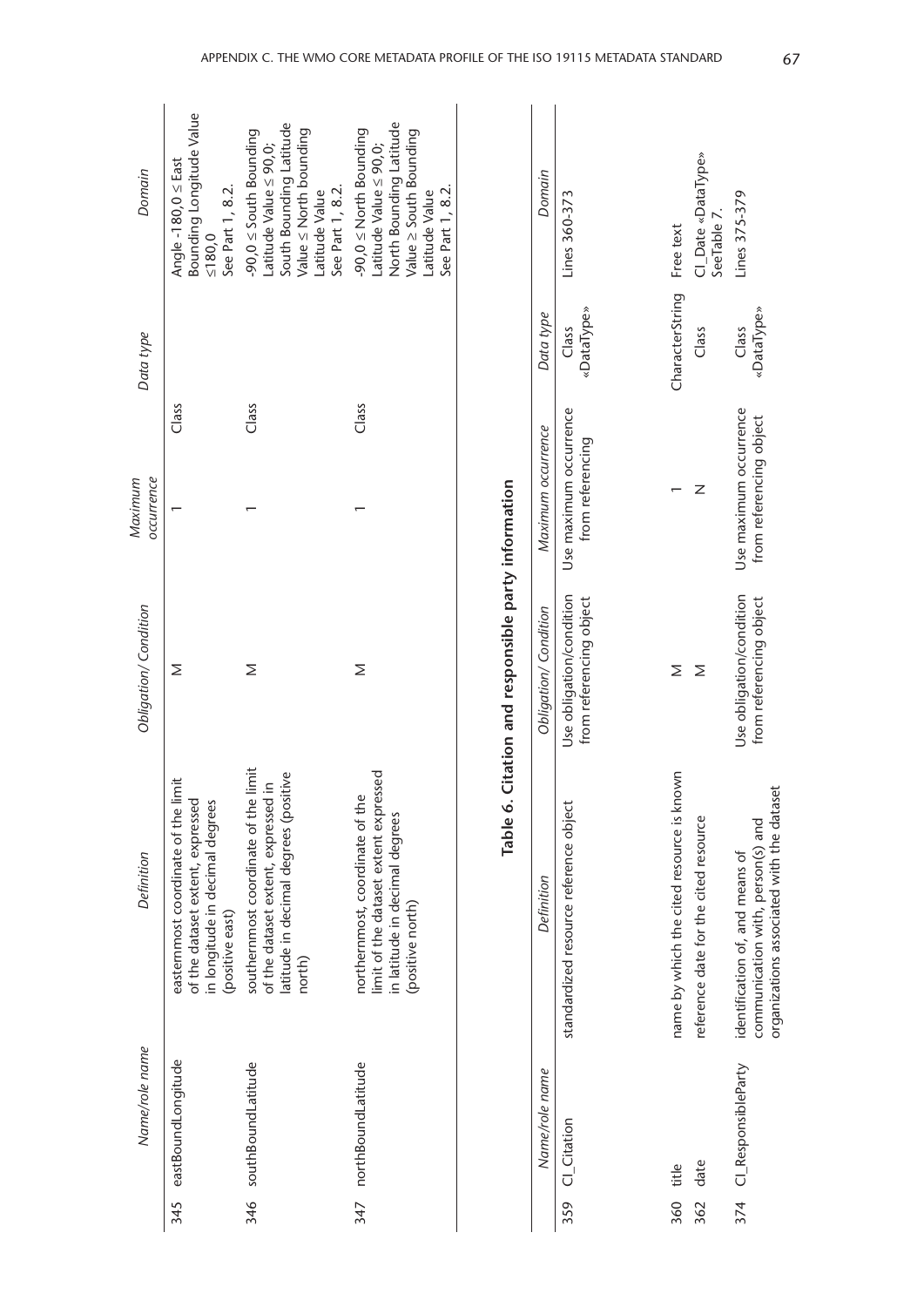|     | Name/role name       | Definition                                                                            | Obligation/Condition                                       | Maximum occurrence                                | Data type        | Domain                                        |
|-----|----------------------|---------------------------------------------------------------------------------------|------------------------------------------------------------|---------------------------------------------------|------------------|-----------------------------------------------|
| 375 | individualName       | name of the responsible person surname,<br>given name, title separated by a delimiter | /organisationName and<br>positionName not<br>documented?   |                                                   | CharacterString  | Free text                                     |
|     | 376 organisationName | name of the responsible organization                                                  | /individualName and<br>positionName not<br>documented?     |                                                   | CharacterString  | Free text                                     |
| 377 | positionName         | role or position of the responsible person                                            | organisationName not<br>/individualName and<br>documented? |                                                   | CharacterString  | Free text                                     |
| 378 | contactinfo          | contact information for the responsible<br>party                                      | $\circ$                                                    |                                                   | Class            | CI_Contact «DataType»                         |
| 379 | role                 | function performed by the responsible<br>party                                        | Σ                                                          |                                                   | Class            | CI_RoleCode «CodeList»<br>See Table 9.        |
|     |                      |                                                                                       | Table 7. Date information                                  |                                                   |                  |                                               |
|     | Name/role<br>name    | Definition                                                                            | Obligation/Condition                                       | Maximum occurrence                                | Data type        | Domain                                        |
| 393 | Cl_Date              | reference date and event used to<br>describe it                                       | obligation/condition<br>from referencing object<br>Use     | Use maximum occurrence from<br>referencing object | Class «DataType» | Lines 119-120                                 |
| 394 | date                 | reference date for the cited resource                                                 | Σ                                                          |                                                   | Class            | Date                                          |
| 395 | dateType             | event used for the reference date                                                     | Σ                                                          |                                                   | Class            | Cl_DateTypeCode<br>See Table 8.<br>«CodeList» |

#### 68 MANUAL ON THE WMO INFORMATION SYSTEM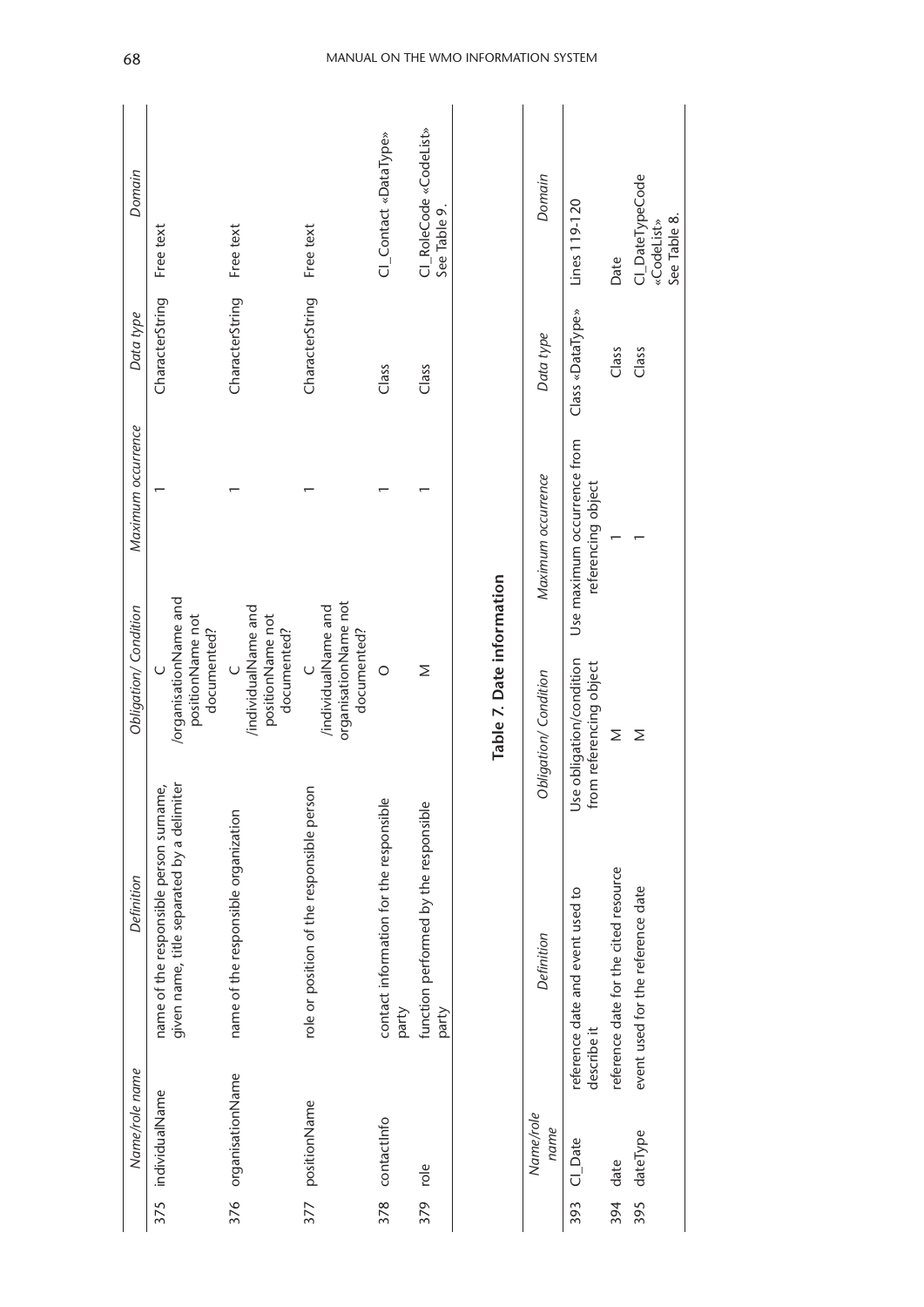#### 4. **CODE LISTS AND ENUMERATIONS**

Table 8 to Table 13 describe the code lists defined in ISO 19115:2003 and ISO 19115:2003/Cor. 1:2006 that are referenced in the WMO Core Metadata Profile Specification – including amendments for WMO Core Metadata Profile in bold.

Table 14 to Table 17 describe the new code lists defined in WMO Core Metadata Profile. A GML code-list dictionary implementation of the new and amended code lists is published at: [http://wis.](http://wis.wmo.int/2012/codelists/WMOCodeLists.xml) [wmo.int/2012/codelists/WMOCodeLists.xml](http://wis.wmo.int/2012/codelists/WMOCodeLists.xml).

|                 | Name            | Domain code | <b>Definition</b>                                                         |
|-----------------|-----------------|-------------|---------------------------------------------------------------------------|
| 1.              | Cl_DateTypeCode | DateTypCd   | identification of when a given event occurred                             |
| $\mathcal{P}_1$ | creation        | 001         | date identifies when the resource was brought into<br>existence           |
| 3.              | publication     | 002         | date identifies when the resource was issued                              |
| 4.              | revision        | 003         | date identifies when the resource was examined and<br>improved or amended |
|                 | reference       | 004         | date identifies when the resource was referenced or<br>accessed           |

#### **Table 8. CI\_DateTypeCode «CodeList» (including amendment)**

|     | Name                  | Domain code | <b>Definition</b>                                                                                                                    |
|-----|-----------------------|-------------|--------------------------------------------------------------------------------------------------------------------------------------|
| 1.  | CI RoleCode           | RoleCd      | function performed by the responsible party                                                                                          |
| 2.  | resourceProvider      | 001         | party that supplies the resource                                                                                                     |
| 3.  | custodian             | 002         | party that accepts accountability and responsibility for<br>the data and ensures appropriate care and maintenance<br>of the resource |
| 4.  | owner                 | 003         | party that owns the resource                                                                                                         |
| 5.  | user                  | 004         | party who uses the resource                                                                                                          |
| 6.  | distributor           | 005         | party who distributes the resource                                                                                                   |
| 7.  | originator            | 006         | party who created the resource                                                                                                       |
| 8.  | pointOfContact        | 007         | party who can be contacted for acquiring knowledge<br>about or acquisition of the resource                                           |
| 9.  | principalInvestigator | 008         | key party responsible for gathering information and<br>conducting research                                                           |
| 10. | processor             | 009         | party who has processed the data in a manner such that<br>the resource has been modified                                             |
| 11. | publisher             | 010         | party who published the resource                                                                                                     |
| 12. | author                | 011         | party who authored the resource                                                                                                      |

#### **Table 9. CI\_RoleCode «CodeList»**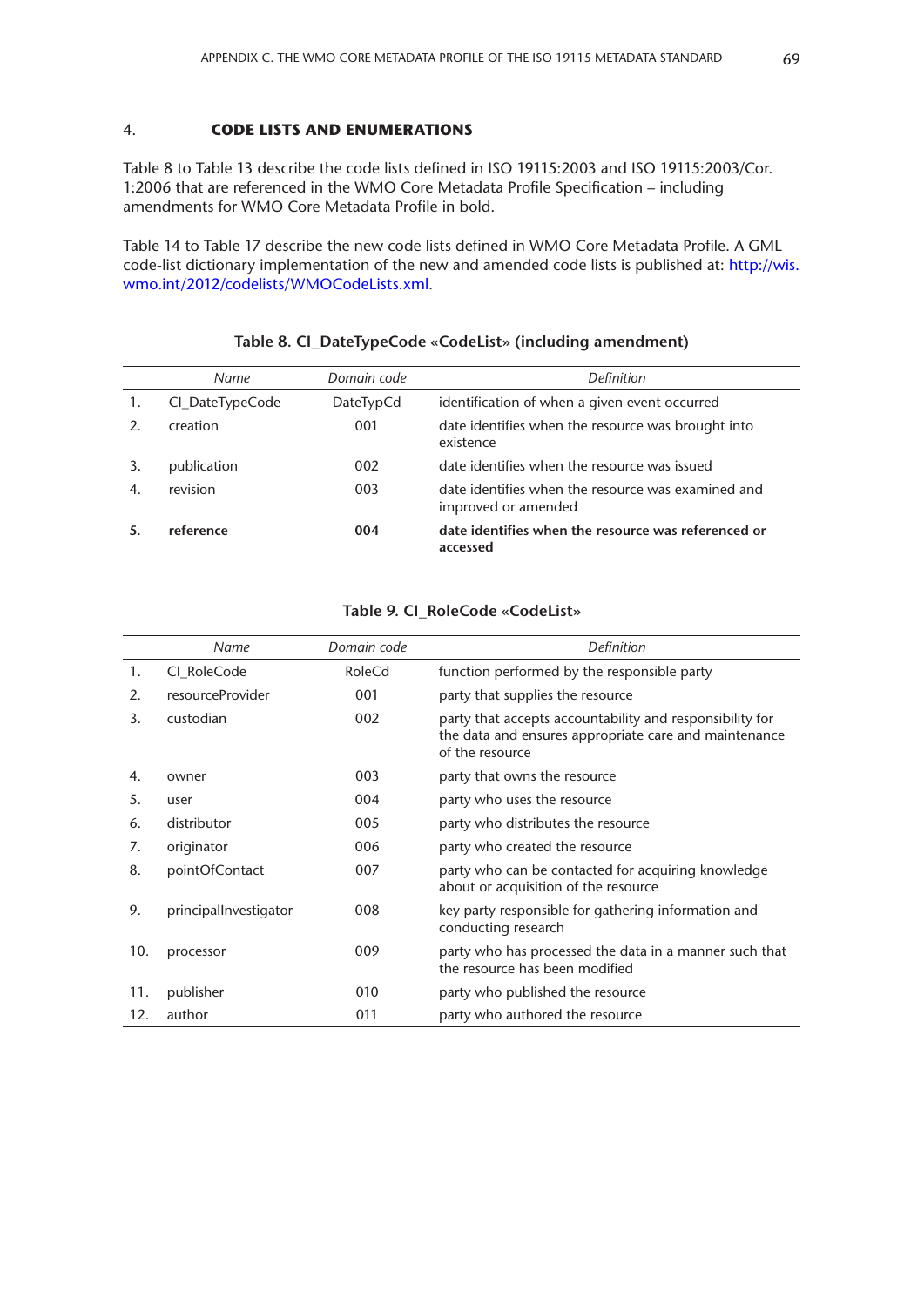|    | Name               | Domain code | <b>Definition</b>                                                                                           |
|----|--------------------|-------------|-------------------------------------------------------------------------------------------------------------|
| 1. | MD KeywordTypeCode | KeyTypCd    | methods used to group similar keywords                                                                      |
|    | discipline         | 001         | keyword identifies a branch of instruction or specialised<br>learning                                       |
|    | place              | 002         | keyword identifies a location                                                                               |
| 4. | stratum            | 003         | keyword identifies layer(s) of any deposited substance                                                      |
| 5. | temporal           | 004         | keyword identifies a time period related to the dataset                                                     |
| 6. | theme              | 005         | keyword identifies a particular subject or topic                                                            |
|    | dataCentre         | 006         | keyword identifies a repository or archive that manages<br>and distributes data (from ISO/DIS 19115-1:2013) |

## **Table 10. MD\_KeywordTypeCode «CodeList» (including amendment)**

|    | Name                       | Domain code | <b>Definition</b>                                                                                                                                                                                                                                                              |
|----|----------------------------|-------------|--------------------------------------------------------------------------------------------------------------------------------------------------------------------------------------------------------------------------------------------------------------------------------|
| 1. | MD_RestrictionCode         | RestrictCd  | limitation(s) placed upon access or use of the data                                                                                                                                                                                                                            |
| 2. | copyright                  | 001         | exclusive right to the publication, production, or sale of<br>the rights to a literary, dramatic, musical or artistic work,<br>or to the use of a commercial print or label, granted<br>by law for a specified period of time to an author,<br>composer, artist or distributor |
| 3. | patent                     | 002         | government has granted exclusive right to make, sell,<br>use or license an invention or discovery                                                                                                                                                                              |
| 4. | patentPending              | 003         | produced or sold information awaiting a patent                                                                                                                                                                                                                                 |
| 5. | trademark                  | 004         | a name, symbol, or other device identifying a product,<br>officially registered and legally restricted to the use of<br>the owner or manufacturer                                                                                                                              |
| 6. | license                    | 005         | formal permission to do something                                                                                                                                                                                                                                              |
| 7. | intellectualPropertyRights | 006         | Rights to financially benefit from and control of<br>distribution of non-tangible property that is the result of<br>creativity                                                                                                                                                 |
| 8. | restricted                 | 007         | Withheld from general circulation or disclosure                                                                                                                                                                                                                                |
| 9. | otherRestrictions          | 008         | limitation not listed                                                                                                                                                                                                                                                          |

#### **Table 11. MD\_RestrictionCode «CodeList»**

## **Table 12. MD\_ScopeCode «CodeList»**

|     | Name                 | Domain code | <b>Definition</b>                                               |
|-----|----------------------|-------------|-----------------------------------------------------------------|
| 1.  | MD_ScopeCode         | ScopeCd     | class of information to which the referencing entity<br>applies |
| 2.  | attribute            | 001         | information applies to the attribute class                      |
| 3.  | attributeType        | 002         | information applies to the characteristic of a feature          |
| 4.  | collectionHardware   | 003         | information applies to the collection hardware class            |
| 5.  | collectionSession    | 004         | information applies to the collection session                   |
| 6.  | dataset              | 005         | information applies to the dataset                              |
| 7.  | series               | 006         | information applies to the series                               |
| 8.  | nonGeographicDataset | 007         | information applies to non-geographic data                      |
| 9.  | dimensionGroup       | 008         | information applies to a dimension group                        |
| 10. | feature              | 009         | information applies to a feature                                |
| 11. | featureType          | 010         | information applies to a feature type                           |
| 12. | propertyType         | 011         | information applies to a property type                          |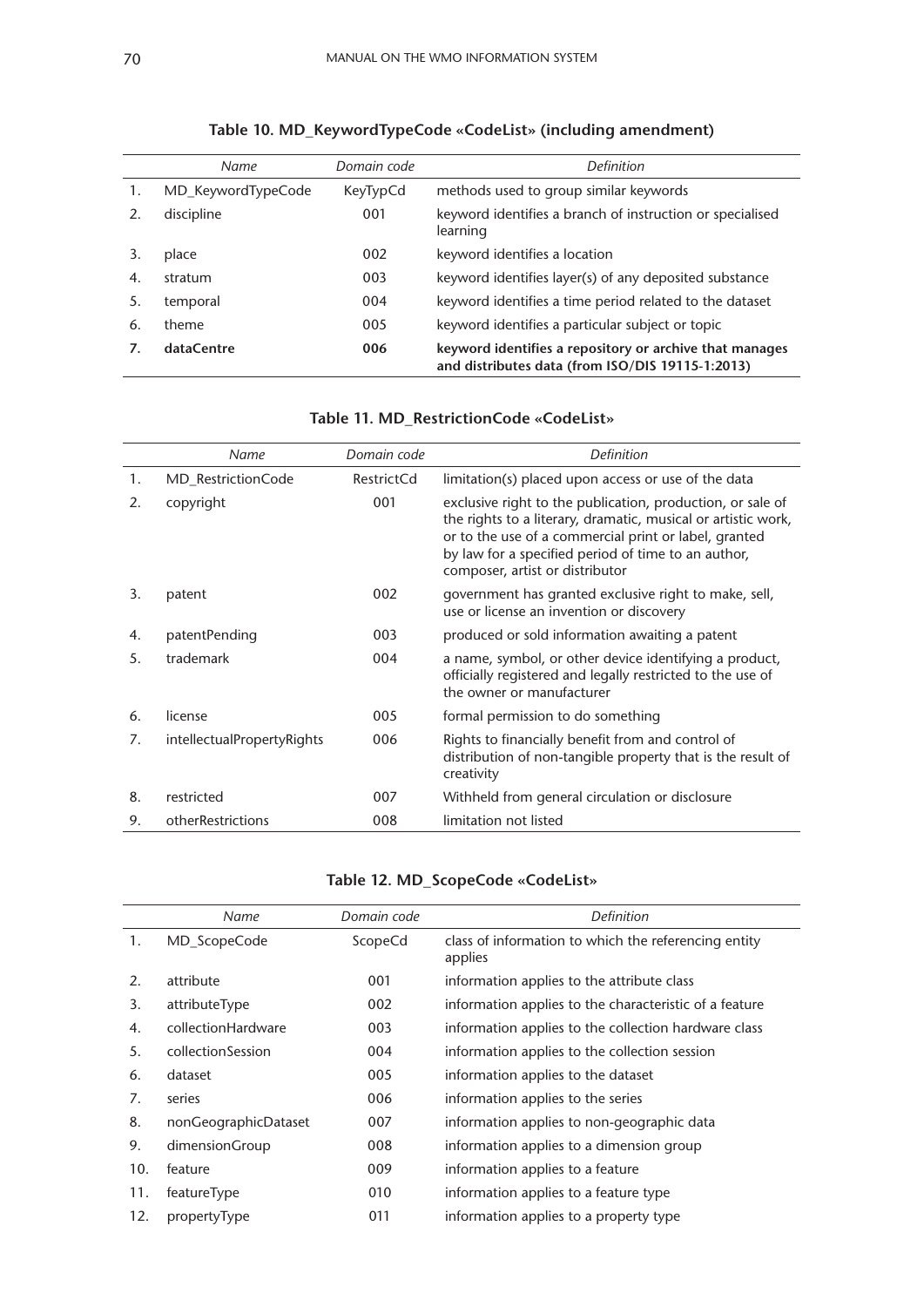|     | Name         | Domain code | <b>Definition</b>                                                                                                                                                                             |
|-----|--------------|-------------|-----------------------------------------------------------------------------------------------------------------------------------------------------------------------------------------------|
| 13. | fieldSession | 012         | information applies to a field session                                                                                                                                                        |
| 14. | software     | 013         | information applies to a computer programme or<br>routine                                                                                                                                     |
| 15. | service      | 014         | information applies to a capability which a service<br>provider entity makes available to a service user entity<br>through a set of interfaces that define a behaviour, such<br>as a use case |
| 16. | model        | 015         | information applies to a copy or imitation of an existing<br>or hypothetical object                                                                                                           |
| 17. | tile         | 016         | information applies to a tile, a spatial subset of<br>geographic data                                                                                                                         |

|    | Name                             | Domain code       | Definition                                                                                                                                                                                                                                                                                                                                                       |
|----|----------------------------------|-------------------|------------------------------------------------------------------------------------------------------------------------------------------------------------------------------------------------------------------------------------------------------------------------------------------------------------------------------------------------------------------|
| 1. | MD_TopicCategoryCode             | <b>TopicCatCd</b> | high-level geographic data thematic<br>classification to assist in the grouping and<br>search of available geographic data sets, Can<br>be used to group keywords as well. Listed<br>examples are not exhaustive.<br>NOTE It is understood there are overlaps<br>between general categories and the user<br>is encouraged to select the one most<br>appropriate. |
| 2. | farming                          | 001               | rearing of animals and/or cultivation of plants<br>Examples: agriculture, plantations, herding,<br>pests and diseases affecting crops and<br>livestock                                                                                                                                                                                                           |
| 3. | biota                            | 002               | flora and/or fauna in natural environment<br>Examples: wildlife, vegetation, biological<br>sciences, ecology, sea-life, habitat                                                                                                                                                                                                                                  |
| 4. | boundaries                       | 003               | legal land descriptions<br>Examples: political and administrative<br>boundaries                                                                                                                                                                                                                                                                                  |
| 5. | climatologyMeteorologyAtmosphere | 004               | processes and phenomena of the atmosphere<br>Examples: weather, climate, atmospheric<br>conditions, climate change, precipitation                                                                                                                                                                                                                                |
| 6. | economy                          | 005               | economic activities, conditions and<br>employment<br>Examples: production, labour, revenue,<br>commerce, industry, tourism and ecotourism,<br>forestry, fisheries, commercial or subsistence<br>hunting, exploration and exploitation of<br>resources such as minerals, oil and gas                                                                              |
| 7. | elevation                        | 006               | height above or below sea level<br>Examples: altitude, bathymetry, digital<br>elevation models, slope, derived products                                                                                                                                                                                                                                          |
| 8. | environment                      | 007               | environmental resources, protection and<br>conservation<br>Examples: environmental pollution, waste<br>storage and treatment, environmental impact<br>assessment, monitoring environmental risk,<br>nature reserves, landscape                                                                                                                                   |

## **Table 13. MD\_TopicCategoryCode «Enumeration»**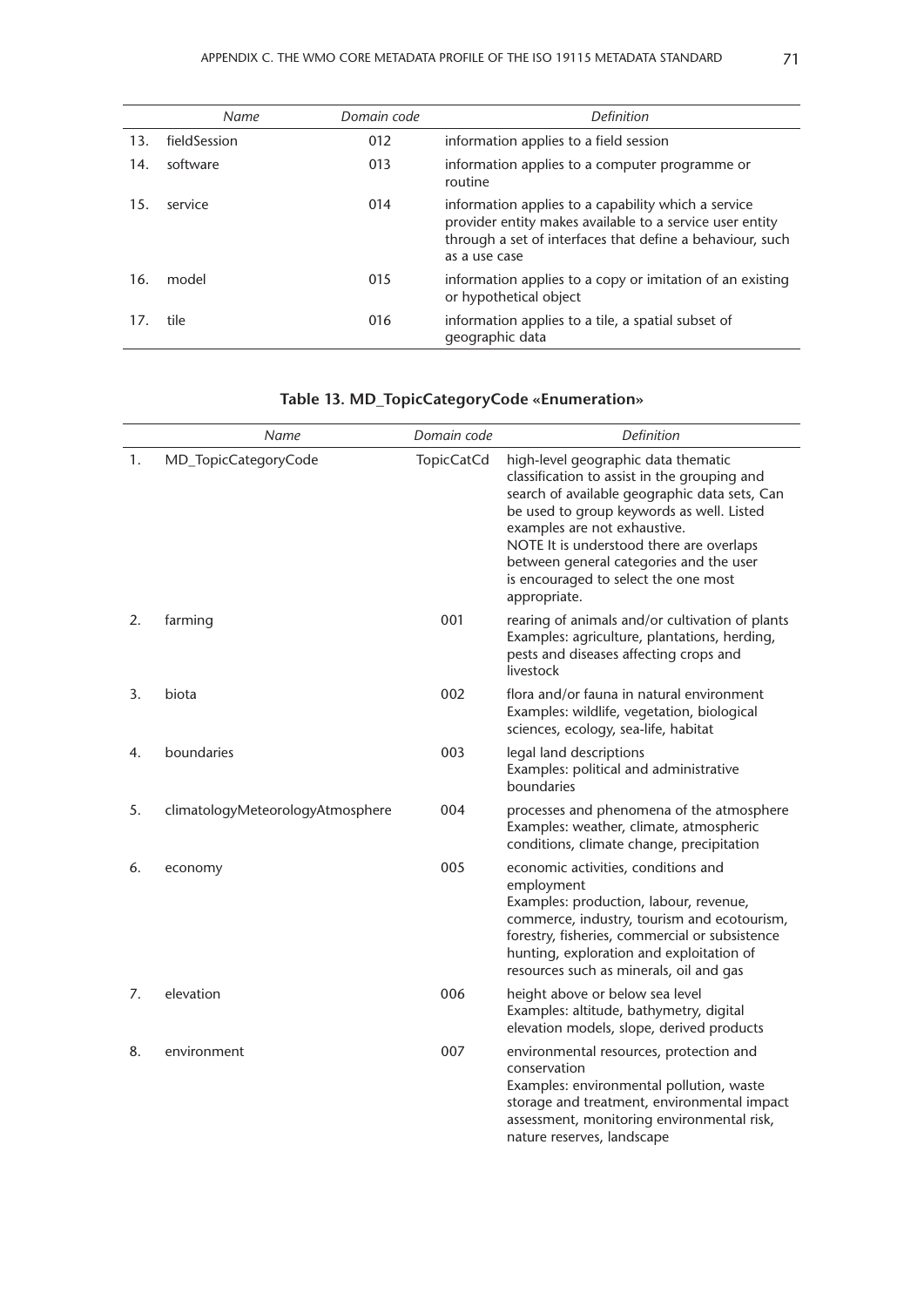|     | Name                      | Domain code | Definition                                                                                                                                                                                                                                                                                                                                                      |
|-----|---------------------------|-------------|-----------------------------------------------------------------------------------------------------------------------------------------------------------------------------------------------------------------------------------------------------------------------------------------------------------------------------------------------------------------|
| 9.  | qeoscientificInformation  | 008         | information pertaining to earth sciences<br>Examples: geophysical features and processes,<br>geology, minerals, sciences dealing with<br>the composition, structure and origin of the<br>earth's rocks, risks of earthquakes, volcanic<br>activity, landslides, gravity information, soils,<br>permafrost, hydrogeology, erosion                                |
| 10. | health                    | 009         | health, health services, human ecology, and<br>safety<br>Examples: disease and illness, factors affecting<br>health, hygiene, substance abuse, mental and<br>physical health, health services                                                                                                                                                                   |
| 11. | imageryBaseMapsEarthCover | 010         | base maps<br>Examples: land cover, topographic maps,<br>imagery, unclassified images, annotations                                                                                                                                                                                                                                                               |
| 12. | intelligenceMilitary      | 011         | military bases, structures, activities<br>Examples: barracks, training grounds, military<br>transportation, information collection                                                                                                                                                                                                                              |
| 13. | inlandWaters              | 012         | inland water features, drainage systems and<br>their characteristics<br>Examples: rivers and glaciers, salt lakes, water<br>utilization plans, dams, currents, floods, water<br>quality, hydrographic charts                                                                                                                                                    |
| 14. | location                  | 013         | positional information and services<br>Examples: addresses, geodetic networks,<br>control points, postal zones and services,<br>place names                                                                                                                                                                                                                     |
| 15. | oceans                    | 014         | features and characteristics of salt water<br>bodies (excluding inland waters)<br>Examples: tides, tidal waves, coastal<br>information, reefs                                                                                                                                                                                                                   |
| 16. | planningCadastre          | 015         | information used for appropriate actions for<br>future use of the land<br>Examples: land use maps, zoning maps,<br>cadastral surveys, land ownership                                                                                                                                                                                                            |
| 17. | society                   | 016         | characteristics of society and cultures<br>Examples: settlements, anthropology,<br>archaeology, education, traditional beliefs,<br>manners and customs, demographic data,<br>recreational areas and activities, social impact<br>assessments, crime and justice, census<br>information                                                                          |
| 18. | structure                 | 017         | man-made construction<br>Examples: buildings, museums, churches,<br>factories, housing, monuments, shops, towers                                                                                                                                                                                                                                                |
| 19. | transportation            | 018         | means and aids for conveying persons and/<br>or goods<br>Examples: roads, airports/airstrips, shipping<br>routes, tunnels, nautical charts, vehicle or<br>vessel location, aeronautical charts, railways                                                                                                                                                        |
| 20. | utilitiesCommunication    | 019         | energy, water and waste systems and<br>communications infrastructure and services<br>Examples: hydroelectricity, geothermal,<br>solar and nuclear sources of energy, water<br>purification and distribution, sewage<br>collection and disposal, electricity and<br>gas distribution, data communication,<br>telecommunication, radio, communication<br>networks |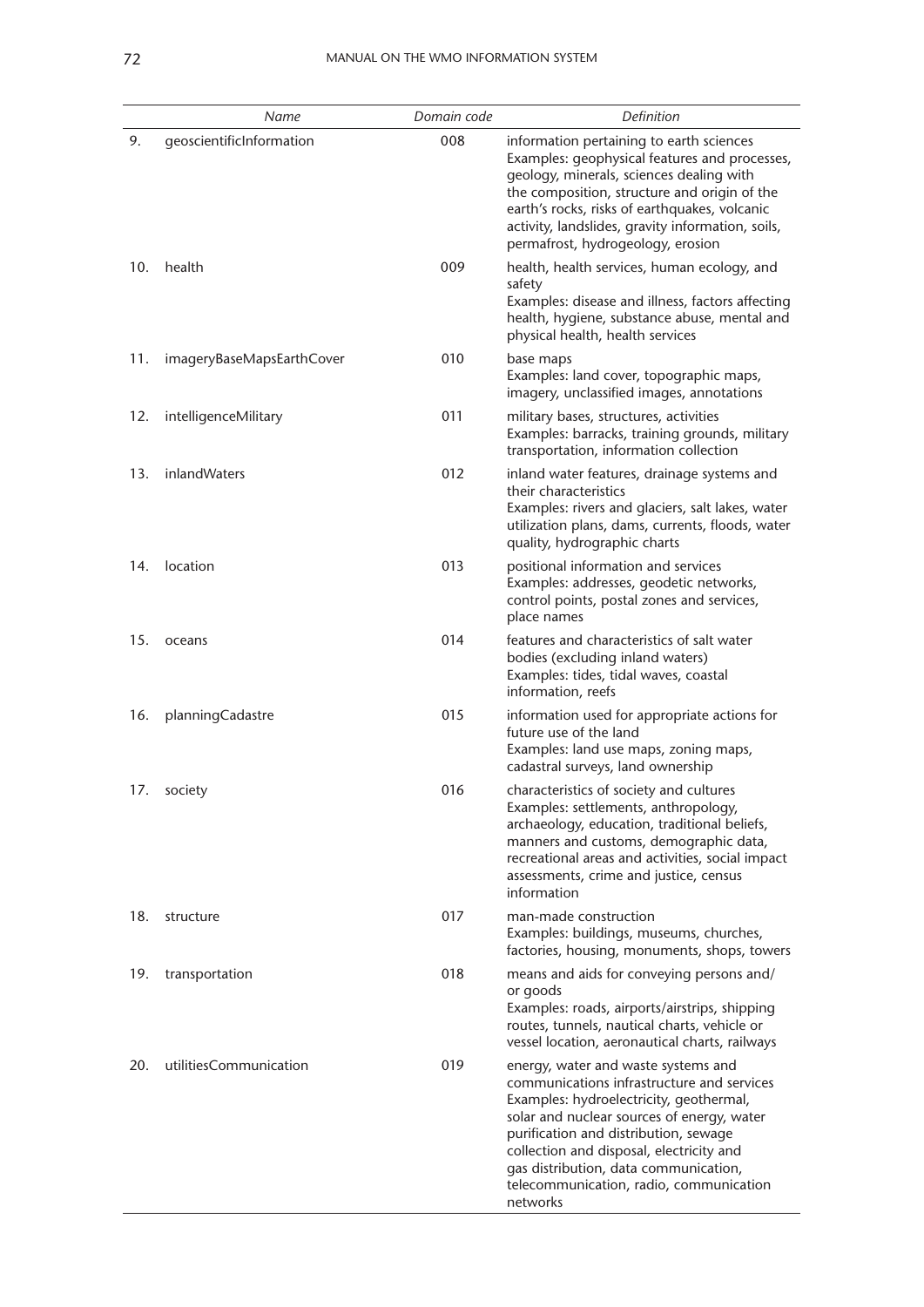|    | Name                 | Domain code | Definition                                                                                                                                                                                                                                                                                                                                                                                                                                                                                                                                                                                                                                              |
|----|----------------------|-------------|---------------------------------------------------------------------------------------------------------------------------------------------------------------------------------------------------------------------------------------------------------------------------------------------------------------------------------------------------------------------------------------------------------------------------------------------------------------------------------------------------------------------------------------------------------------------------------------------------------------------------------------------------------|
| 1. | WMO_DataLicenseCode  | WMODatLicCd | WMO data license applied to the data resource<br>- derived from WMO Resolution 40 (Cq-XII) and<br>Resolution 25 (Cg-XIII) (http://www.wmo.int/pages/<br>about/exchangingdata_en.html)                                                                                                                                                                                                                                                                                                                                                                                                                                                                   |
| 2. | <b>WMOEssential</b>  | 001         | WMO Essential Data: free and unrestricted<br>international exchange of basic meteorological data<br>and products                                                                                                                                                                                                                                                                                                                                                                                                                                                                                                                                        |
| 3. | <b>WMOAdditional</b> | 002         | WMO Additional Data: free and unrestricted access to<br>data and products exchanged under the auspices of<br>WMO to the research and education communities for<br>non-commercial activities. A more precise definition<br>of the data policy may be additionally supplied within<br>the metadata. In all cases it shall be the responsibility<br>of the data consumer to ensure that they understand<br>the data policy specified by the data provider - which<br>may necessitate dialogue with the data publisher for<br>confirmation of terms and conditions.                                                                                         |
| 4. | WMOOther             | 003         | Data identified for global distribution via WMO<br>infrastructure (GTS/WIS) that is not covered by WMO<br>Resolution 40 (Cq-XII) and Resolution 25 (Cq-XIII), e.g.<br>aviation OPMET data. Data marked with "WMOOther"<br>data policy shall be treated like "WMOAdditional"<br>where a more precise definition of the data policy may<br>be additionally supplied within the metadata. In all<br>cases it shall be the responsibility of the data consumer<br>to ensure that they understand the data policy<br>specified by the data provider - which may necessitate<br>dialogue with the data publisher for confirmation of<br>terms and conditions. |

|  | Table 14. WMO DataLicenseCode «CodeList» |  |
|--|------------------------------------------|--|
|--|------------------------------------------|--|

## **Table 15. WMO\_GTSProductCategoryCode «CodeList»**

|    | Name                                 | Domain code        | <i>Definition</i>                                                   |
|----|--------------------------------------|--------------------|---------------------------------------------------------------------|
|    | <b>WMO</b><br>GTSProductCategoryCode | <b>WMOGTSCatCd</b> | Product category used for prioritizing messages<br>over the WMO GTS |
|    | GTSPriority1                         | 001                | GTS Priority 1 – highest priority products                          |
|    | GTSPriority2                         | 002                | <b>GTS Priority 2</b>                                               |
| 4. | GTSPriority3                         | 003                | GTS Priority 3                                                      |
|    | GTSPriority4                         | 004                | <b>GTS Priority 4</b>                                               |

|  |  |  |  | Table 16. WMO_CategoryCode «CodeList» |
|--|--|--|--|---------------------------------------|
|--|--|--|--|---------------------------------------|

|    | Name                   | Domain code     | <b>Definition</b>                                |  |
|----|------------------------|-----------------|--------------------------------------------------|--|
| 1. | WMO CategoryCode       | <b>WMOCatCd</b> | additional topic categories for WMO<br>community |  |
| 2. | weatherObservations    | 001             | weather observations                             |  |
| 3. | weatherForecasts       | 002             | weather forecasts                                |  |
| 4. | meteorology            | 003             | Meteorology                                      |  |
| 5. | hydrology              | 004             | Hydrology                                        |  |
| 6. | climatology            | 005             | Climatology                                      |  |
|    | landMeteorologyClimate | 006             | land meteorology and climate                     |  |